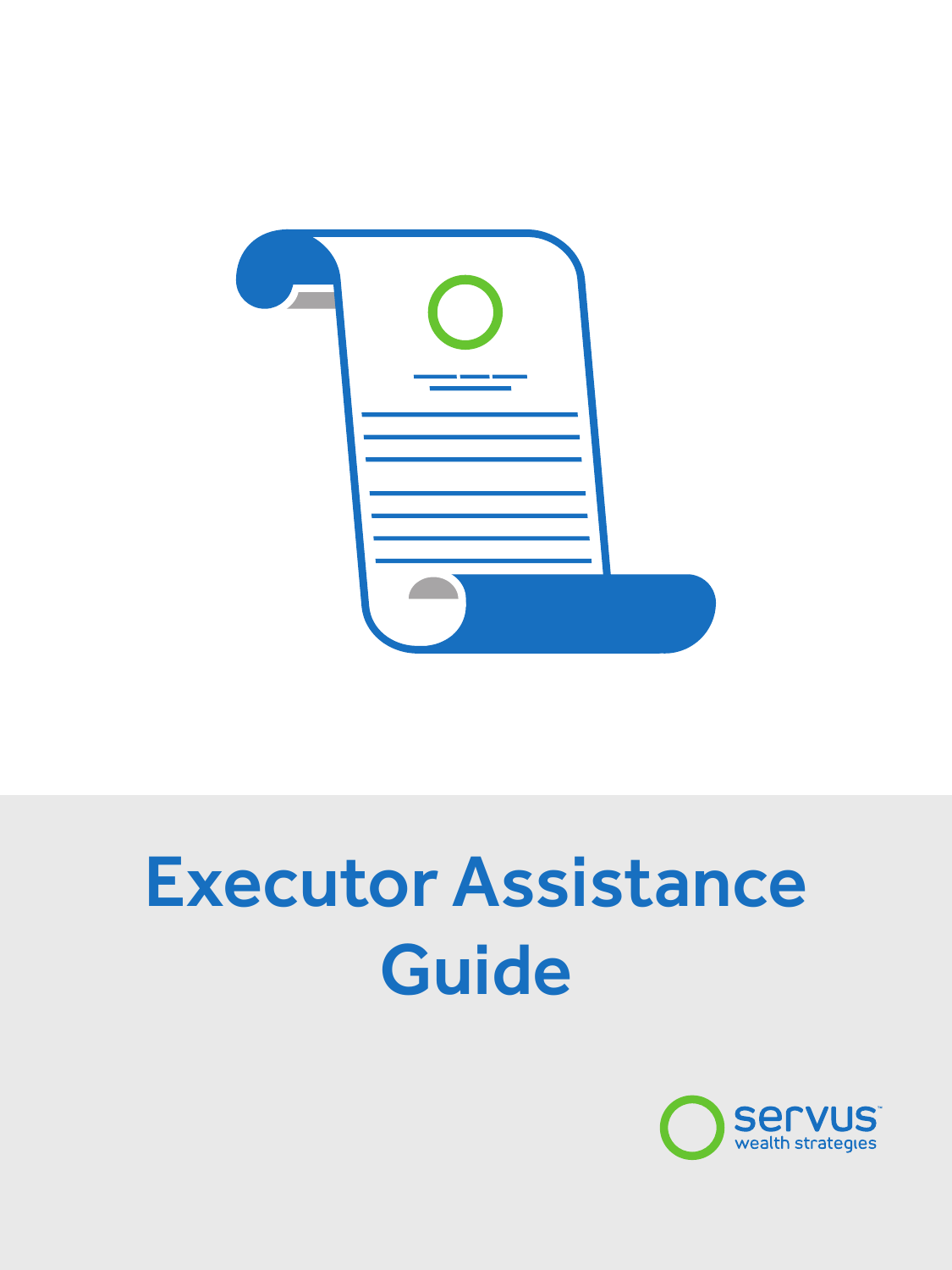

This guide provides information about estate administration and is not meant to give legal or tax advice. You may need to consult with a lawyer or accountant. We've done our best to make sure the content in this guide is current and accurate. However, estate administration changes often, and some changes may not be reflected.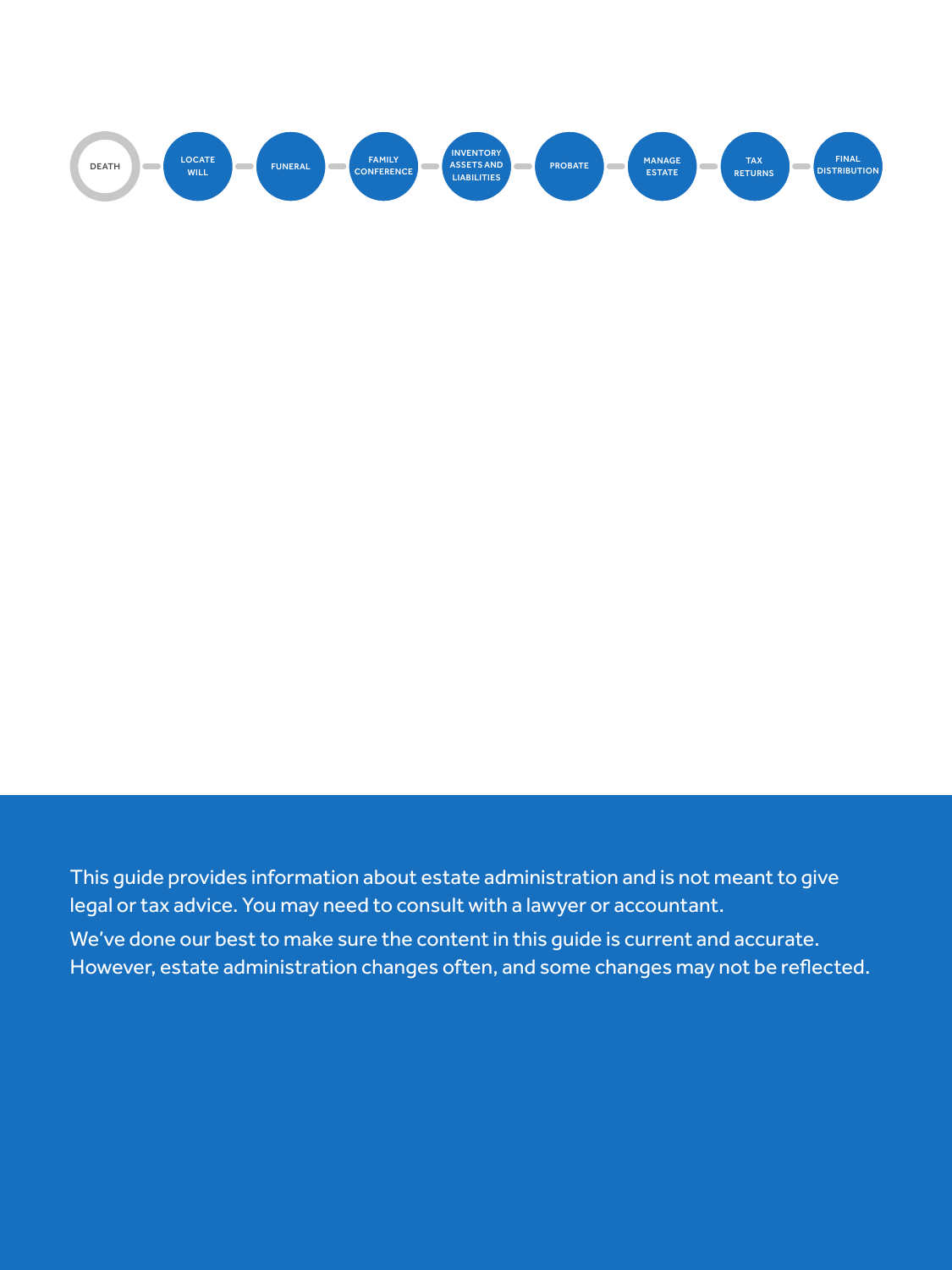# **Table of contents**

| Estate administration stages <b>Manual Estate and Algebra</b> 4                                                                                                                                                                      |    |
|--------------------------------------------------------------------------------------------------------------------------------------------------------------------------------------------------------------------------------------|----|
|                                                                                                                                                                                                                                      |    |
|                                                                                                                                                                                                                                      |    |
|                                                                                                                                                                                                                                      |    |
| Inventory assets and liabilities <b>[47] The Contract Contract Contract Contract Contract Contract Contract Contract Contract Contract Contract Contract Contract Contract Contract Contract Contract Contract Contract Contract</b> |    |
| Probate 12                                                                                                                                                                                                                           |    |
| Manage the estate <b>contract of the contract of the state</b> 13                                                                                                                                                                    |    |
| Tax returns 15                                                                                                                                                                                                                       |    |
|                                                                                                                                                                                                                                      |    |
|                                                                                                                                                                                                                                      |    |
| Estate information record <b>Example 2018</b>                                                                                                                                                                                        | 20 |
| Personal trust services <b>with a construct of the construction</b> and trust services with a construction of the cons                                                                                                               | 27 |
|                                                                                                                                                                                                                                      |    |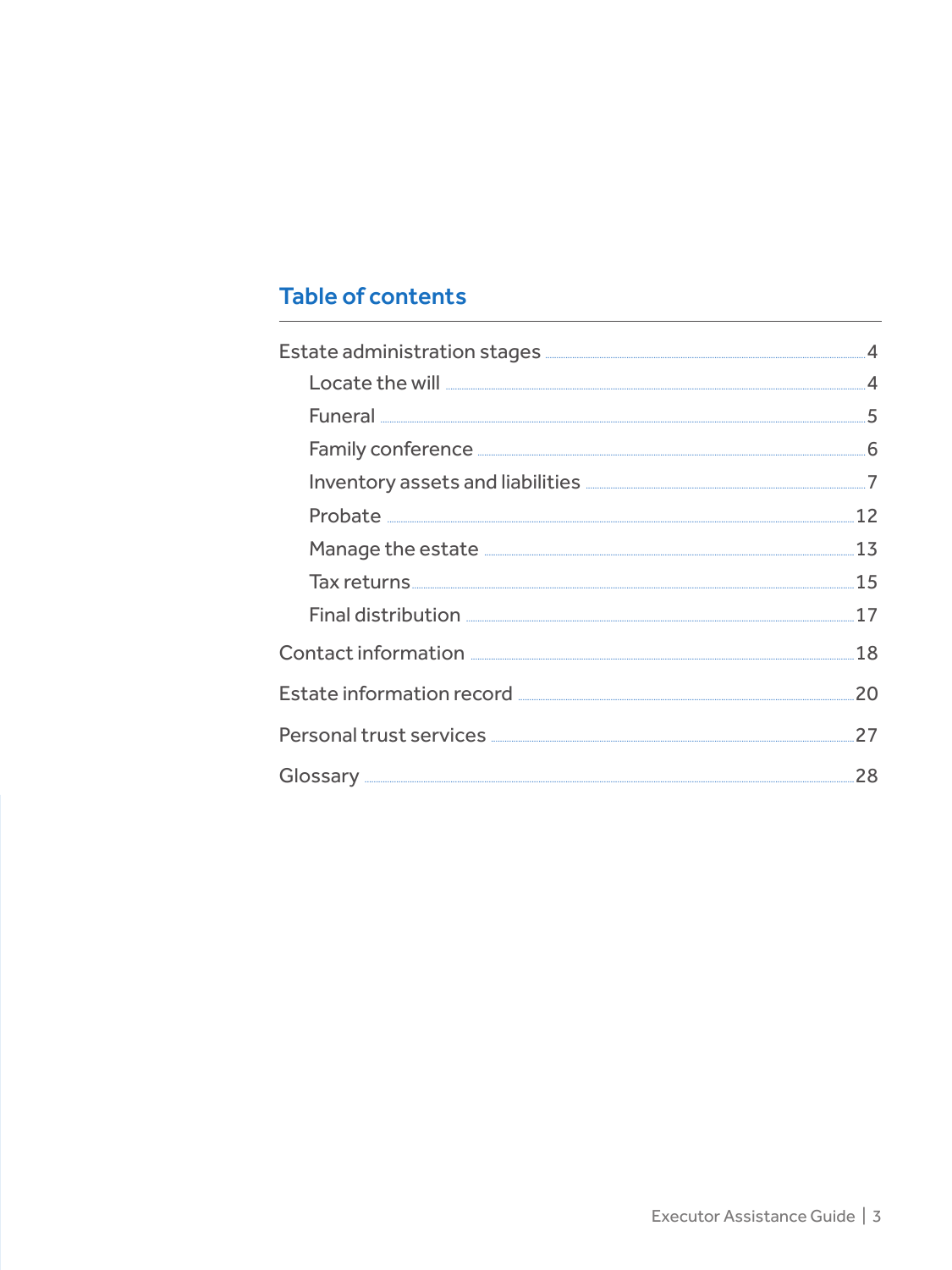..................................................................................

..................................................................................

..................................................................................

..................................................................................

..................................................................................

..................................................................................

..................................................................................

..................................................................................

..................................................................................

..................................................................................

..................................................................................

..................................................................................

..................................................................................



# Locate the will

- 1. Check the deceased's safety deposit box, home safe, lawyer, accountant, financial advisor or home files for the original copy of the will. If you're unable to use the original, make a copy.
- 2. Go through the will to determine the executor, funeral instructions, special instructions about the disposition of the body and any other directions that need immediate attention.
- 3. Find out if the will was drafted by a lawyer.
- 4. See if an affidavit of execution is attached to the will.
- 5. If the person died without having made a will (intestate), or if you can't locate it, advertise with the appropriate legal authorities in the province.
- 6. If there is any concern about the validity of the will, or a newer will arises, seek professional advice.

# An executor's story

Ten years ago, George called his sister Jenny to let her know that he was going to name her as the executor of his will. Jenny felt very special and was honoured that George had such faith in her ability and that he had chosen her over other family members and friends to fill this role.

She never thought to ask if the will was signed or where it was located. Out of respect for George's privacy, she didn't ask any details about his assets, the will or his beneficiaries. Jenny was confident that she could handle the job. After all, she ran her own very successful business in a neighbouring city. She was certain that when the time came, she'd be able to figure things out.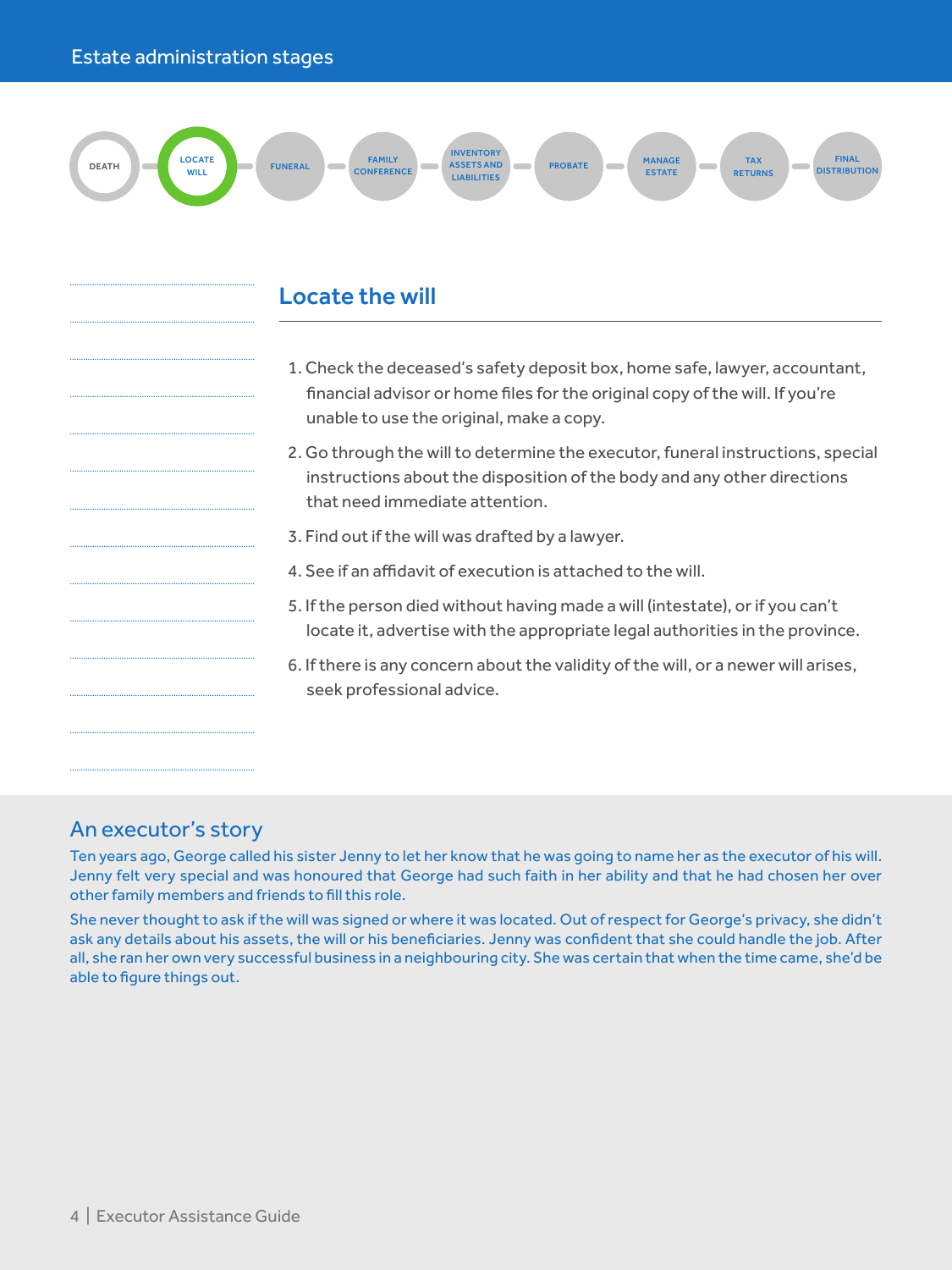

# Funeral

| 1. Find out if there is a pre-planned or pre-paid funeral. If there isn't,<br>the executor has the authority to plan the funeral.                                                                           |  |
|-------------------------------------------------------------------------------------------------------------------------------------------------------------------------------------------------------------|--|
| 2. Talk to the family about directions given in the will.                                                                                                                                                   |  |
| 3. Through tactful discussions with the family, make sure the deceased's<br>wishes are followed and funeral expenses are kept in check.                                                                     |  |
| 4. In most cases, the deceased's financial institution will allow you to pay<br>for the funeral from the deceased's account. Check with the financial<br>institution to confirm their rules and procedures. |  |
| 5. The executor should request at least eight funeral director's statements<br>of death from the funeral home.                                                                                              |  |
| 6. Obtain several copies of the funeral director's statement of death<br>or a death certificate from the local Vital Statistics office.                                                                     |  |
|                                                                                                                                                                                                             |  |
|                                                                                                                                                                                                             |  |

Two days ago, George died suddenly of a heart attack.

George had never married, and over the years, he and Jenny hadn't kept in close touch. They lived in different cities and rarely visited. However, she recalled being told that he named her as executor. Jenny wasn't sure if his will was ever finalized, and she had no idea where it was located.

\* \* \*

To complicate matters, some family members started helping themselves to George's belongings, and everyone was arguing about the funeral.

Given the conflict that was adding to their grief, Jenny knew that someone had to take charge. She convinced the family to help her find the will. After searching through his entire house, they discovered George's will neatly tucked away in his sock drawer.

\* \* \* The will, dated close to the time George had spoken to Jenny, had been prepared by a local lawyer and was signed and witnessed. Jenny's sister was sure the witnesses were two of George's former co-workers.

In the will, George specified that he wished to be cremated and have his ashes scattered to the wind. Specific bequests of personal items were outlined for Jenny and her siblings. The will certainly looked valid to Jenny.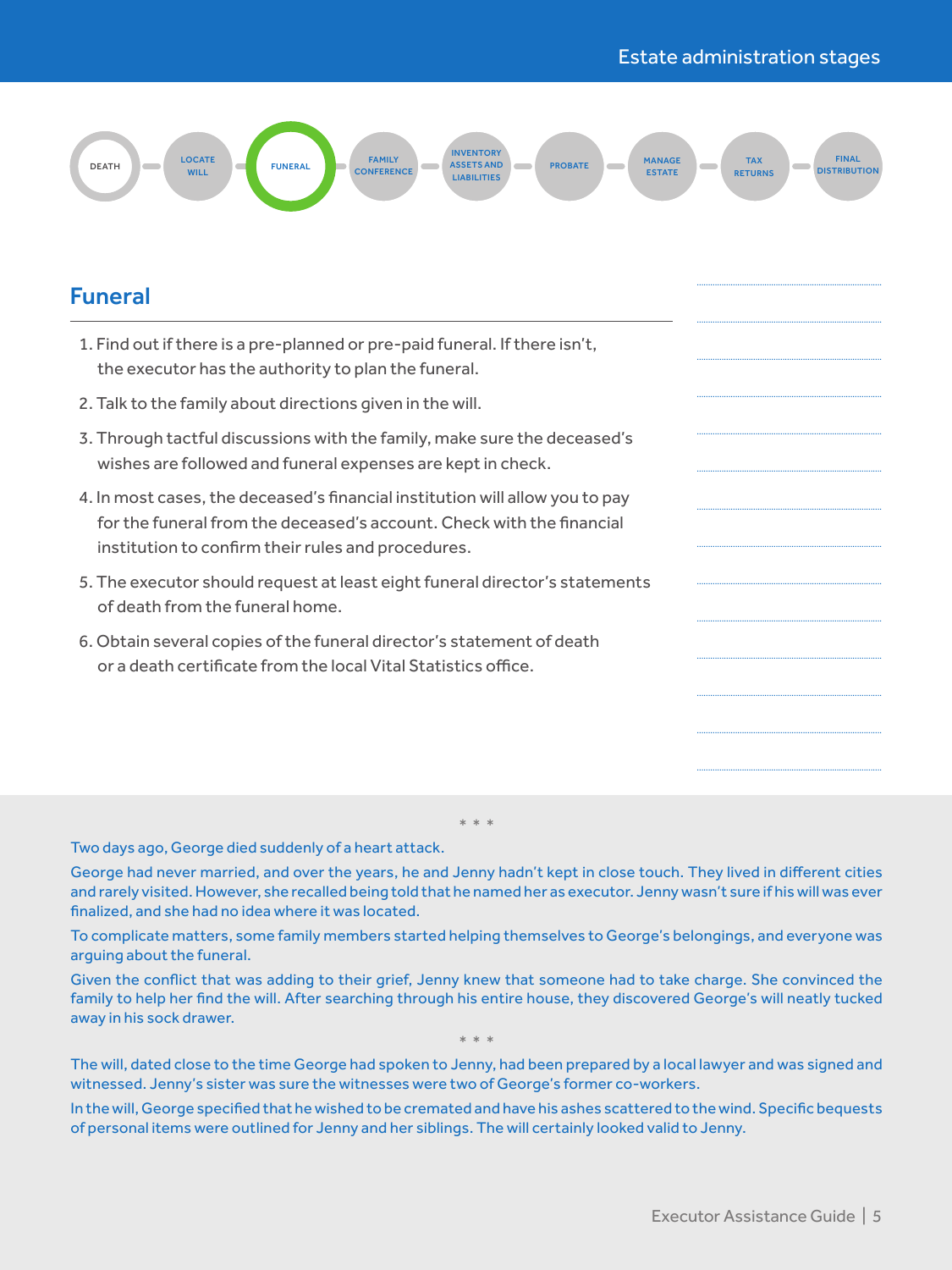..................................................................................

..................................................................................

..................................................................................

..................................................................................

..................................................................................

..................................................................................

..................................................................................

..................................................................................

..................................................................................

..................................................................................

..................................................................................

..................................................................................

..................................................................................



# Family conference

- 1. Go over the will and explain the general steps to be followed to administer it. Give each residual beneficiary a copy of the will as applicable.
- 2. Talk about the duties and liabilities of the executor and trust company or solicitor. Explain how their fees are calculated. And decide how and how often to report to the beneficiaries.
- 3. Complete the personal interview checklist, which is a part of the estate information record section found on page 20.
- 4. Gather details about the deceased's assets and liabilities as known by the family. The executor may get information from financial institutions or the deceased's last tax return.
- 5. The executor is responsible for protecting the deceased's estate from liability as well as the assets. If necessary, the executor should take hold of security certificates, deeds, insurance policies, title documents, important papers and other assets for safekeeping. Make sure all fixed assets (bonds, etc.) are secure and insured.
- 6. Determine if the spouse will have enough support or if there are any dependent children issues.
- 7. Identify any adult interdependent partners or common-law partners.
- 8. Divide the deceased's personal assets (e.g., jewellery, household furniture, etc.) as set out in the will or memorandum.
- 9. If the executor is out of provice or the deceased had assets outside Alberta, talk about extra administrative expenses, bond requirements and tax issues.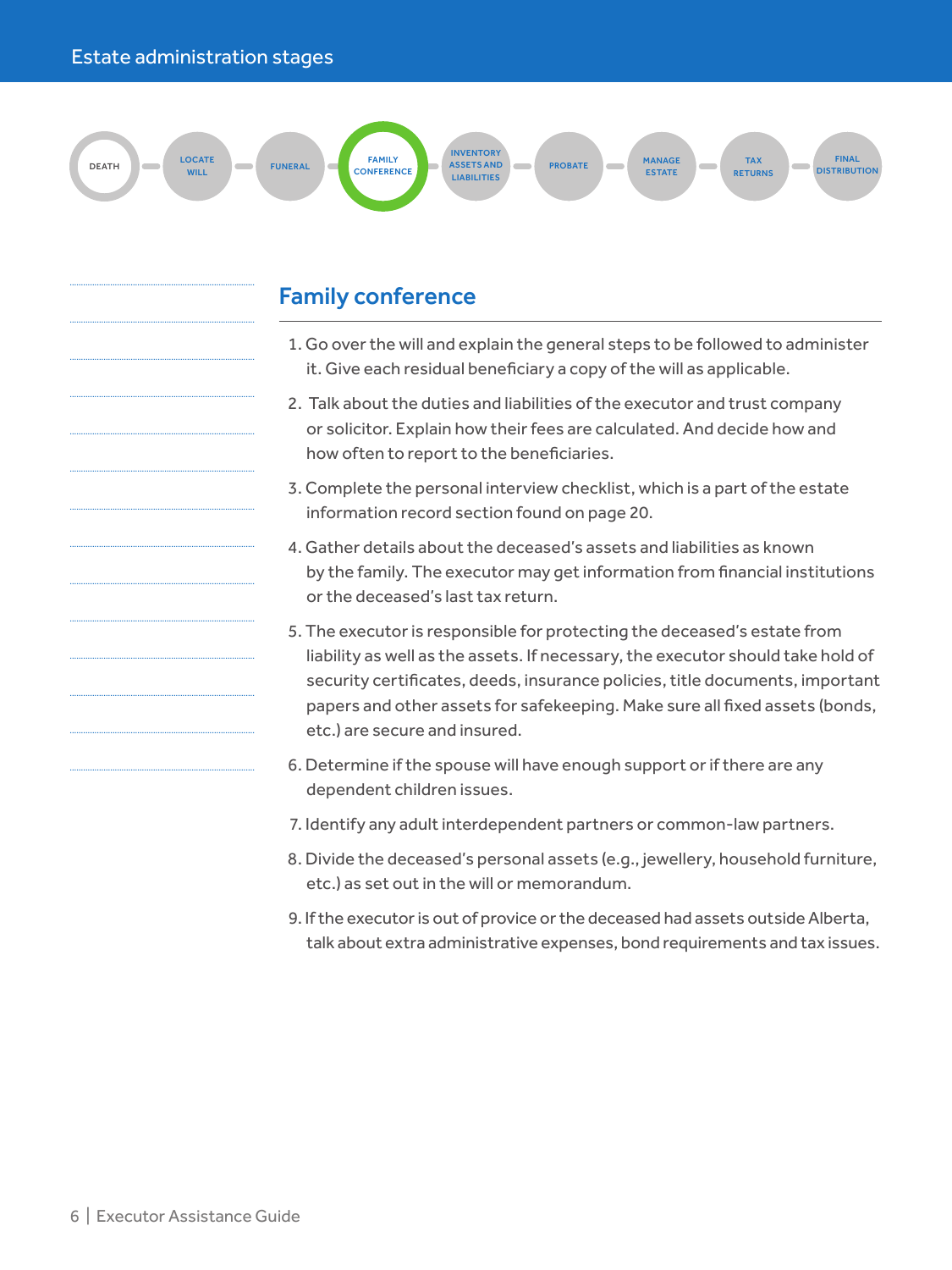

# Inventory assets and liabilities

| 1. Find out which assets and liabilities are in the deceased's name<br>and will be part of the estate.                                     |  |
|--------------------------------------------------------------------------------------------------------------------------------------------|--|
| 2. Take first steps to protect the assets:                                                                                                 |  |
| • Go over the insurance on real estate and vehicles and increase<br>the coverage if they're underinsured.                                  |  |
| • Get a vacancy permit for vacant real estate and arrange for periodic<br>inspections to meet insurance company requirements.              |  |
| • Continue to operate any private company or take other steps<br>to safequard this type of asset.                                          |  |
| • Transfer the title on any cars or trucks to the beneficiaries as soon<br>as possible. Curtail their use until the transfer is completed. |  |
| • Send a copy of the death certificate to the deceased's banks<br>and direct them to freeze the deceased's accounts.                       |  |
| • Deal with any wasting asset such as perishable goods.                                                                                    |  |
|                                                                                                                                            |  |
|                                                                                                                                            |  |

## As expected, the will also named Jenny as George's executor.

Jenny decided to take on the job of settling George's estate. She was optimistic that she could carry out his wishes as stipulated and ease the family's disagreement about his final arrangements.

\* \* \*

Because George had outlined what he wanted to give to his siblings, Jenny allowed them to continue taking personal items from his house. She would handle the liquidation and eventual distribution of the larger assets of George's estate.

Since the family was arguing about George's funeral, Jenny decided to start there. The funeral director was very helpful and put together a package detailing the services the family eventually agreed to along with the associated costs.

It was not permissible to spread ashes to the wind, so they decided to host the funeral service at one of George's favourite hiking spots and inter the ashes at the local cemetery. The funeral director was going to run George's obituary in the local paper the very next day.

Jenny knew George owned his house and a truck and had other assets. Even though she hadn't checked the specific details of his financial affairs, she personally approved the contract with the funeral director so the funeral could proceed.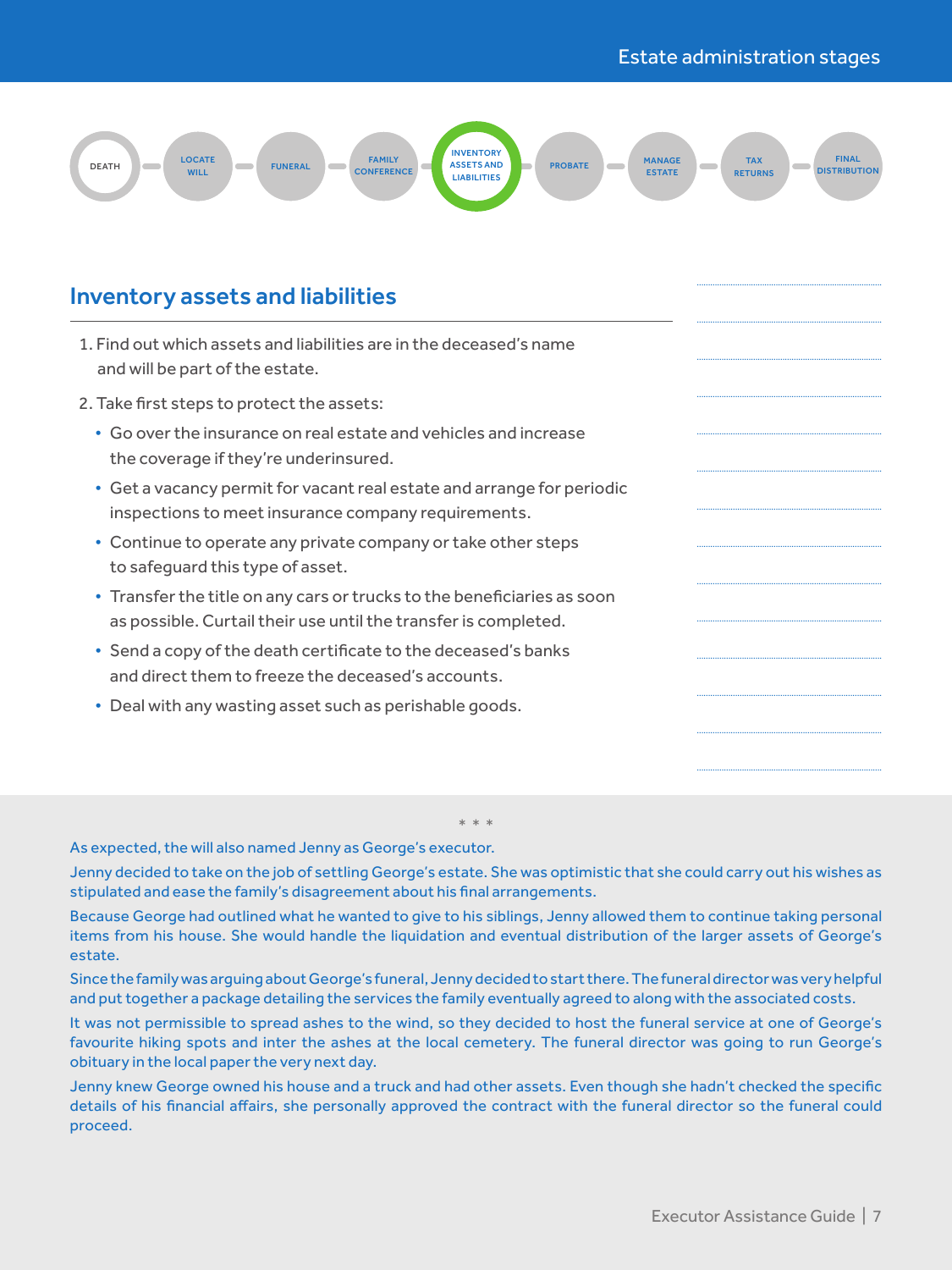..................................................................................

..................................................................................

..................................................................................

..................................................................................

..................................................................................

..................................................................................

..................................................................................

..................................................................................

..................................................................................

..................................................................................

..................................................................................

..................................................................................

..................................................................................



- Arrange to collect rents when due from any revenue property.
- Notify any brokerages about the death and request that they cancel any open orders.
- Reroute the deceased's mail.
- 3. Make first contact with non-family members who may have information about assets.
- 4. Make a list of any safety deposit box contents.
- 5. Notify appropriate government departments (see Contact information on page 18).
- 6. Notify anyone the deceased had contact with about the death.
- 7. Cancel subscriptions and club memberships and ask for refunds where appropriate.
- 8. Cancel or memorialize any social network accounts.
- 9. Notify utility companies of the death and cancel the utilities when the residence is sold or vacated.

## \* \* \* At George's funeral service, Jenny and several other family members noticed a woman with a young, wheelchairbound child that no one seemed to recognize. The woman introduced herself as Ruby, an old friend of George's from years ago. Jason, the boy with her, was her son.

Ruby had been saddened to see George's obituary and had come to pay her last respects. She asked to speak with George's wife and children, to express her condolences.

Jenny was pleased that George's friend had come to the funeral and informed Ruby that George had never married and had no children. She confided that the only people George left behind were his siblings.

After the funeral, Jenny's family began asking when they would receive the rest of their share of George's estate. Jenny assured them that she would take care of things as quickly as she could, reminding them that she needed time to figure out what to do as George's executor.

Jenny did some online research, learning that settling an estate could get complicated depending on a wide variety of factors. She also realized, in hindsight, that she probably shouldn't have let family members take any items from George's house, including what he had bequeathed to them.

But, she told herself, they were family, after all, and a few personal items wouldn't cause any problems, would they?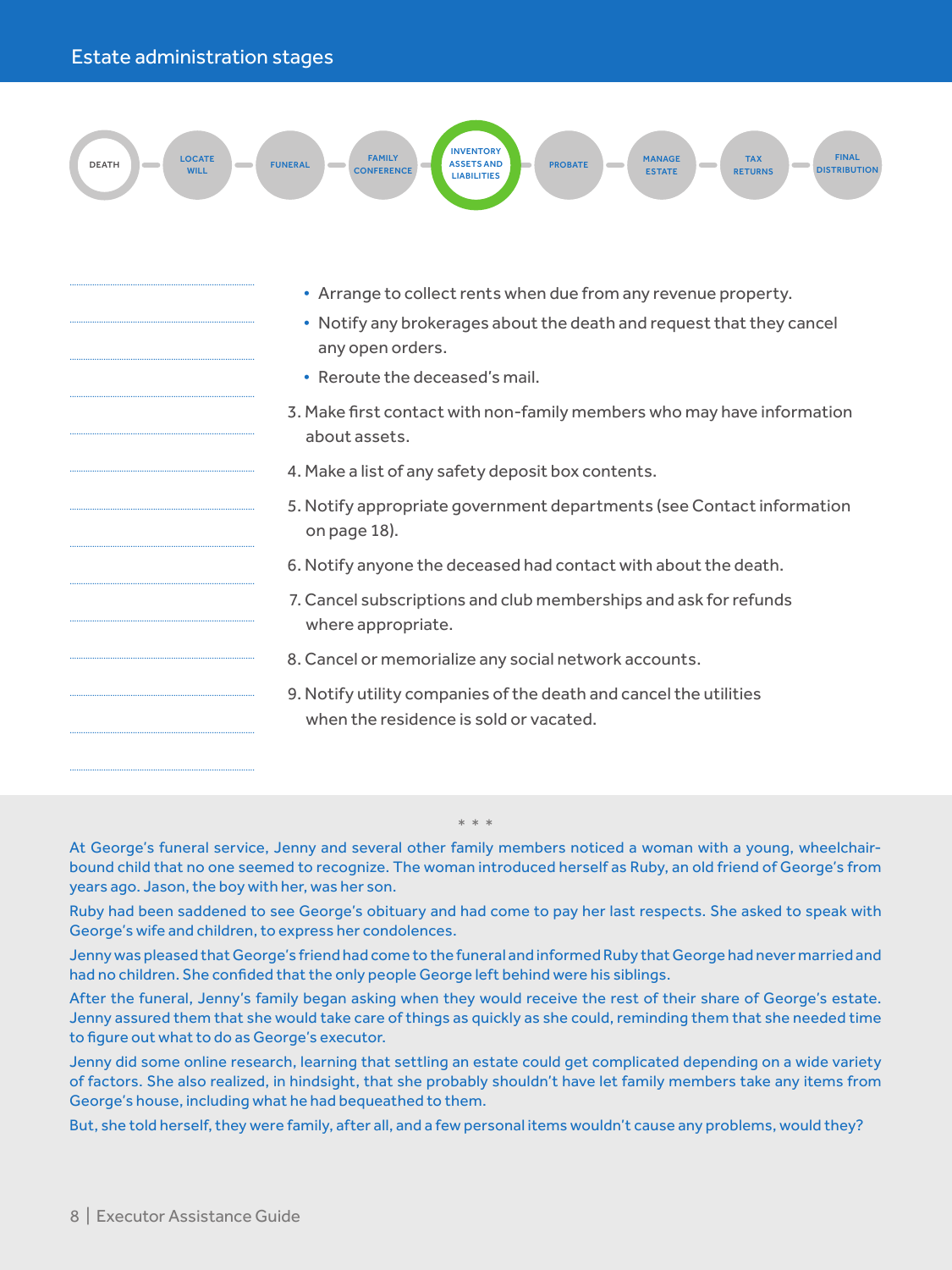..................................................................................

..................................................................................

..................................................................................

..................................................................................

..................................................................................



- 10. Write letters to credit unions, banks and trust companies about the estate assets.
- 11. Write to insurance companies to confirm insurance and annuities and inform the companies about any insurance clauses in the will.
- 12. Write to stock brokers, transfer agents and dividend or interest-disbursing agents to confirm holdings of bonds, debentures and shares. Ask them to send interest and/or dividend cheques to the executor. Also ask for the requirements for making transfers. Send this letter to government departments about government bonds.
- 13. Write letters asking for details about the following:
	- Securities held for the deceased by stock brokerages
	- Cash and other property held by the hospital, nursing home, funeral home and so on
	- Interests in other estates or trusts
	- Mortgages owed to the deceased, including the principal balance owing at the date of death. Give instructions to forward future payments to the executor. Review the insurance coverage and make sure the estate is shown as the first beneficiary.

Jenny decided to take a closer look at George's will to be sure she clearly understood how he wanted his estate to be distributed. While he had made bequests of specific personal items to family members, he had also asked that his assets be liquidated and the proceeds divided equally amongst his siblings "and their issue," which Jenny believed meant their children.

\* \* \*

This was confusing. Jenny wasn't sure if George meant to provide equal shares to his siblings and each of his nieces and nephews, some of whom were just babies, or larger portions to the siblings with the most children.

Jenny called the lawyer, who clarified the legal interpretation of the clause. The lawyer's bill promptly arrived the following week. Jenny called the family together to talk about what she had learned about the interpretation of George's will. Her brother was thrilled to learn that his family was going to receive more than anyone else.

While everyone was together, Jenny went through the terms of the will, what everyone could expect to receive from George's estate and the step she would be taking next.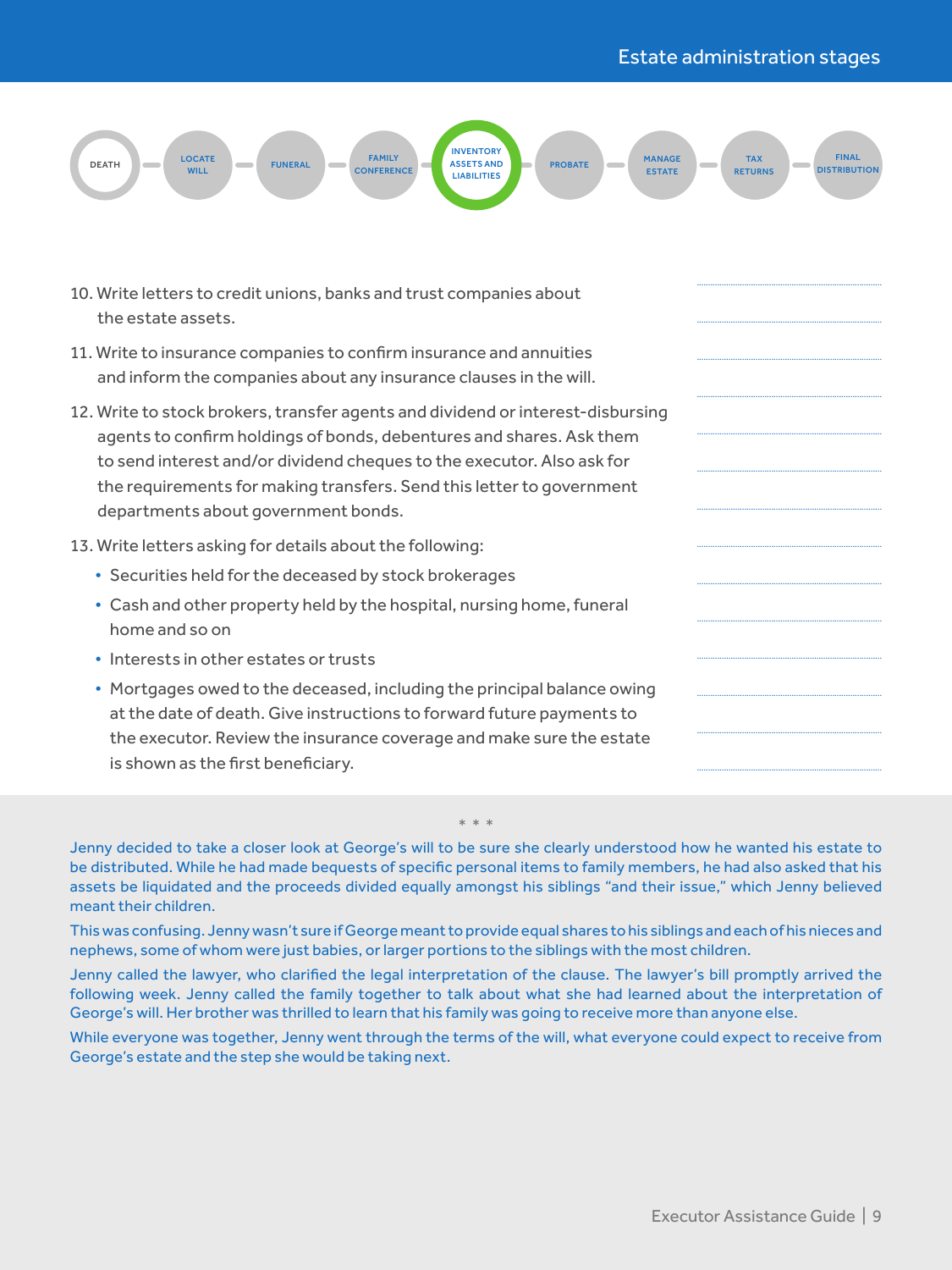..................................................................................

..................................................................................

..................................................................................

..................................................................................

..................................................................................

..................................................................................

..................................................................................

..................................................................................

..................................................................................

..................................................................................

..................................................................................

..................................................................................

..................................................................................



- Loans and mortgages from financial institutions. Confirm if the loan and/or mortgage is life insured.
- Income and/or benefits owed by the employer to the deceased
- 14. Cancel credit cards, debit cards and other charge accounts and get details about balances at the date of death. Challenge any claim if appropriate.
- 15. Advertise for creditors in newspapers. If you skip this step and a creditor has a valid claim on the estate after the assets have been distributed, the executor may be personally liable for paying the claim if they can't collect from the beneficiaries.
- 16. Find out if the estate is bound by any lease or other agreement.
- 17. Contact stock brokers about margin accounts.
- 18. Make any other enquiries needed to find creditors.
- 19. Make a working copy of the estate inventory. Record the cost value and market value of all assets. Include any promissory notes or loans from any of the beneficiaries as assets. Value the assets as follows:

\* \* \* Jenny had always been known for being very organized, and she promised to keep everyone informed as she proceeded with the administration of George's estate. No one had any doubts that she would be thorough.

She showed the family the total bill for George's funeral arrangements and obituary notice. Jenny didn't know that these types of expenses could be paid directly from the deceased's bank account, so she had paid the bill herself.

Jenny wanted everyone to know that she wanted to be reimbursed for this as well as the quick consultation with the lawyer. She didn't even consider charging a fee for being executor.

Together, Jenny and the siblings began to compile a detailed list of things that needed to be done to close out George's estate.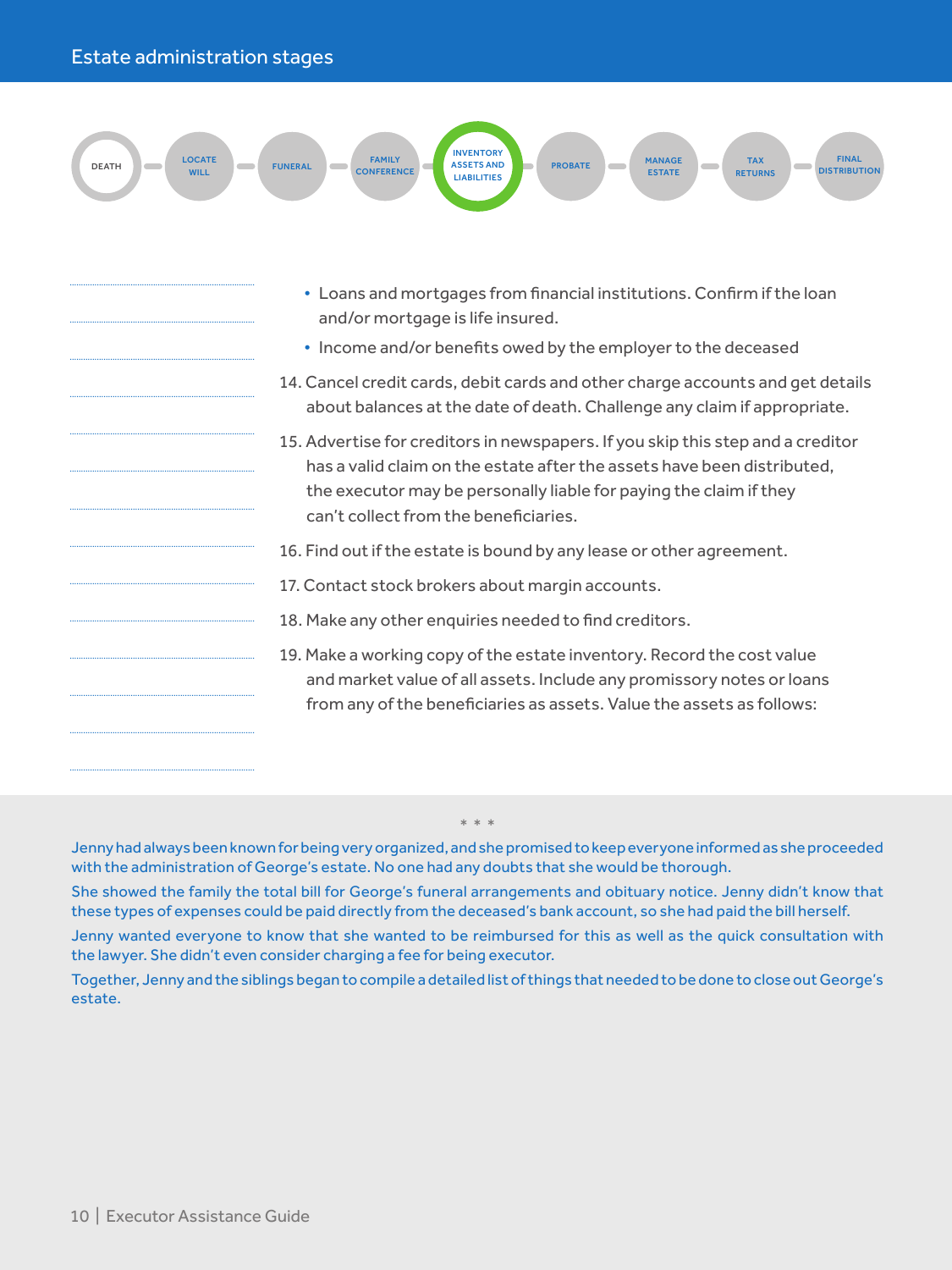

| • Real estate by real estate appraiser                                                               |  |
|------------------------------------------------------------------------------------------------------|--|
| • Stocks from stock exchange listing or brokerage office (note any<br>declared dividends)            |  |
| • Bonds and debenture from financial page or brokerage office listings<br>(include accrued interest) |  |
| • Household goods and furniture                                                                      |  |
| . Insurance paid to the estate where the deceased paid all or part<br>of the premium                 |  |
| • Commuted value of any pensions, annuities, etc.                                                    |  |
| • Miscellaneous assets such as vehicles, jewellery, coins, stamps<br>and so on by an expert          |  |
| • Real estate and chattel mortgages (diarize the registration<br>of chattel mortgages)               |  |
|                                                                                                      |  |
|                                                                                                      |  |
|                                                                                                      |  |
|                                                                                                      |  |
|                                                                                                      |  |

# Jenny decided to stay at George's house a week or so longer to take care of these tasks. If she rearranged a few meetings, she could take a short break from her own business. The next day, she visited George's credit union branch. The member service representative was very helpful, posting a "deceased member" notice on George's accounts. An estate account was set up so Jenny could handle financial transactions on behalf of the estate.

\* \* \*

George had a safety deposit box and a number of investment accounts with the credit union. Jenny made an appointment to come back to the branch in a couple of days to gather all the details of his financial affairs. Before she left the branch, Jenny was also given an *Executor Assistance Guide*.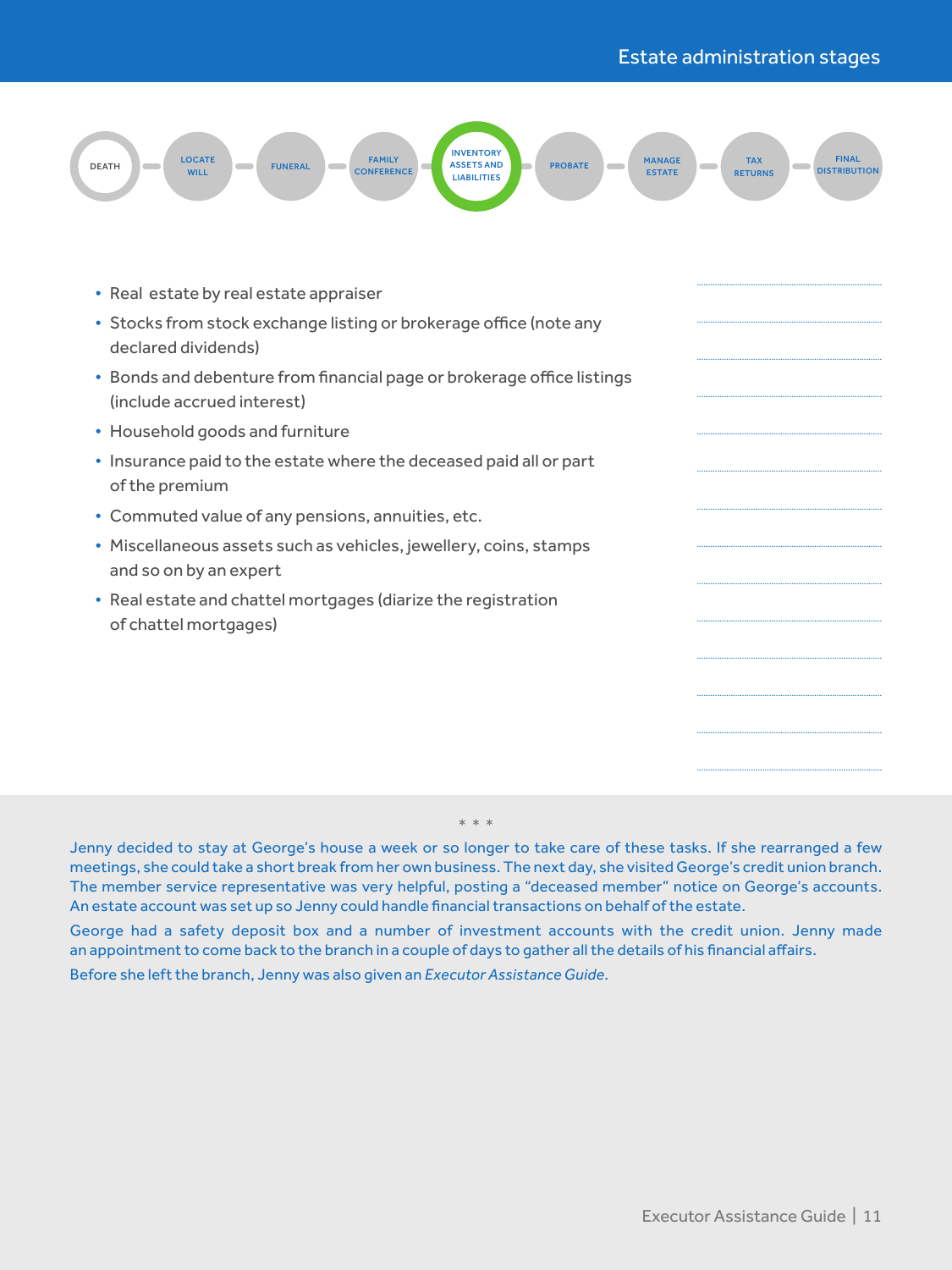..................................................................................

..................................................................................

..................................................................................

..................................................................................

..................................................................................

..................................................................................

..................................................................................

..................................................................................

..................................................................................

..................................................................................

..................................................................................

..................................................................................

..................................................................................



# Probate

- 1. Probate is a judicial process in which the court certifies the will as the legal document that deals with the deceased's assets. Executors shouldn't go ahead with their duties without the probate document in hand since it gives them their authority. Without the probate document, they'll have a hard time dealing with the estate assets. For example, probate is mandatory for transferring title and dealing with stocks and bonds. Most financial institutions also ask for the probate document before they'll give anyone access to the deceased's accounts.
- 2. To get probate, get in touch with Concentra Trust through your Servus Credit Union branch or meet with a lawyer. Discuss fees with Concentra Trust or the lawyer and get an engagement letter from them.
- 3. Ask for several notarial copies of the grant of probate so you can deal with assets.

Back at George's house, Jenny took a closer look at the *Executor Assistance Guide*. She realized, with some surprise, that as executor she was personally liable to protect the estate's assets. She immediately began looking for George's insurance information. George had been a great guy, but he had never been well organized. She found an overdue renewal notice for his home insurance policy in a stack of unopened mail. She grabbed her car keys and went to the insurance office. With the home insurance situation resolved, including coverage if the house was vacant, Jenny wondered what else George may have forgotten to pay.

\* \* \*

She placed an ad in the local paper to advertise for creditors and claimants. Jenny knew that, to prepare for probate, she would need to gather a lot more information and details on the value of George's whole estate. There were not only his personal belongings (and Jenny was sure he had never thrown anything away) but also his life insurance, investments, pension and who knew what else?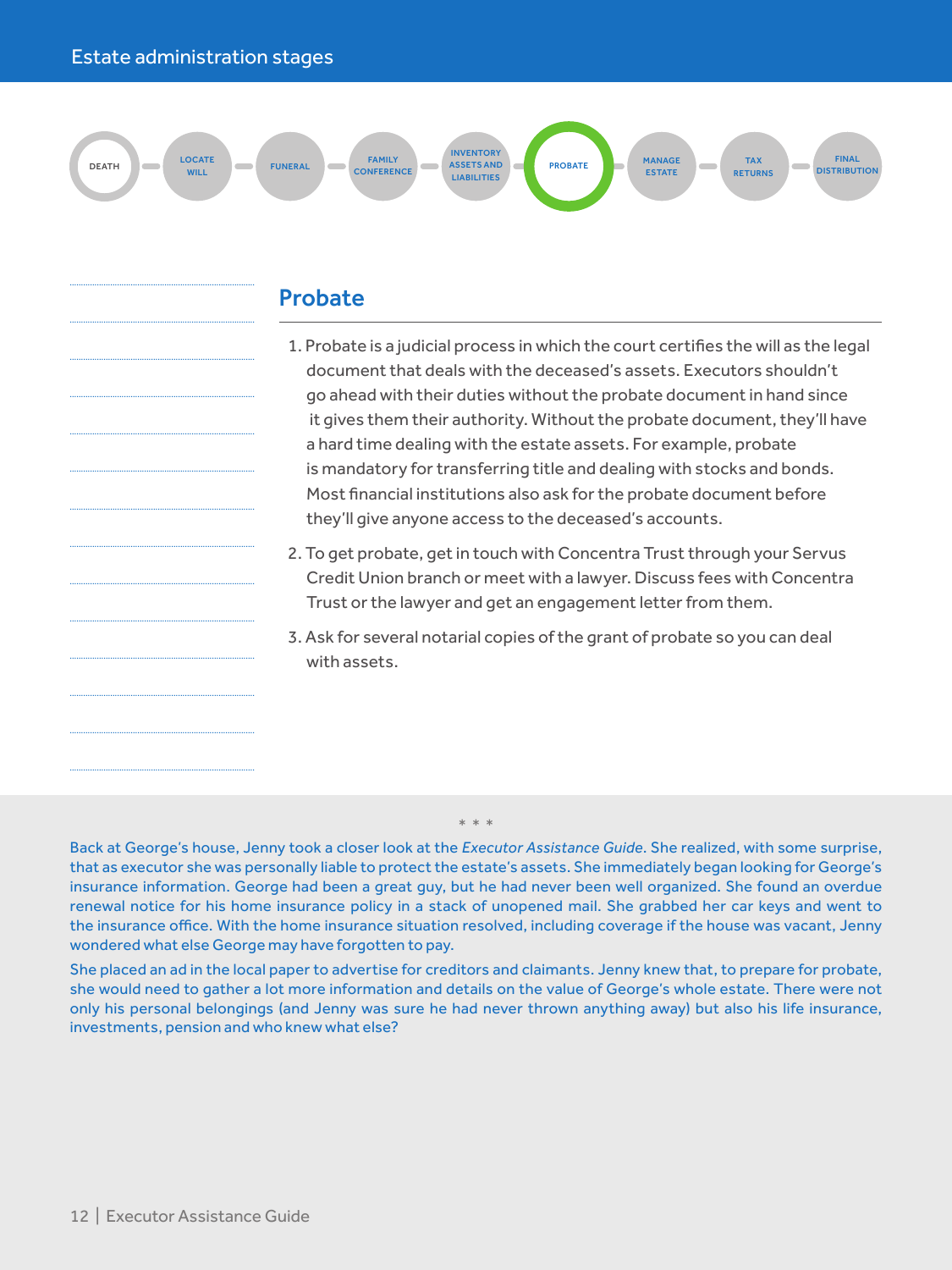..................................................................................

..................................................................................

..................................................................................

..................................................................................

..................................................................................



# Manage the estate

- 1. Open an estate account at Servus Credit Union.
- 2. Close out any bank accounts (ask Servus to mark all entries that went through the accounts after the date of death but before the closing). Collect insurance, promissory notes and any other funds that are due.
- 3. Check with an accountant about the deceased's final RRSP contribution.
- 4. Get tax advice before liquidating any assets.
- 5. Look after the deceased's personal effects. Distribute them according to the deceased's wishes and arrange for an estate auction if necessary.
- 6. Empty the deceased's safety deposit box, close the box and get any refunds that are due.
- 7. Collect and convert the estate assets as required. Keep any excess funds fully invested.
- 8. Pay any estate bills.

\* \* \* Jenny and her siblings spent three long, emotional days cleaning out George's home and sorting through the rest of his personal property.

Hidden in an old shoebox under his workbench, they found a few love letters from Ruby, the woman from the funeral. In the last letter, dated seven years prior, Rudy told George she was leaving town and never wanted to see him again. Jenny was deeply saddened that she hadn't known about George's love affair or the loss he must have felt.

\* \* \* Later that week at the credit union, the branch manager outlined the details of George's accounts and outstanding loans and gave Jenny access to his safety deposit box.

As she mentally crossed that task off her list, Jenny pictured how much more there was to do and how long she'd been away from her business. It just seemed so overwhelming. Before she knew it, she was confiding to the branch manager that she didn't know how she was going to manage it all. The branch manager listened closely and, handing her a business card, recommended that they contact Concentra Trust together for help.

That night over dinner, Jenny informed the family that she had finally finished estimating the total value of George's estate. Her brother immediately asked when their shares would be paid to them. Jenny told them that she knew the will would have to be probated but didn't think it would take all that long. She naively guessed another few weeks.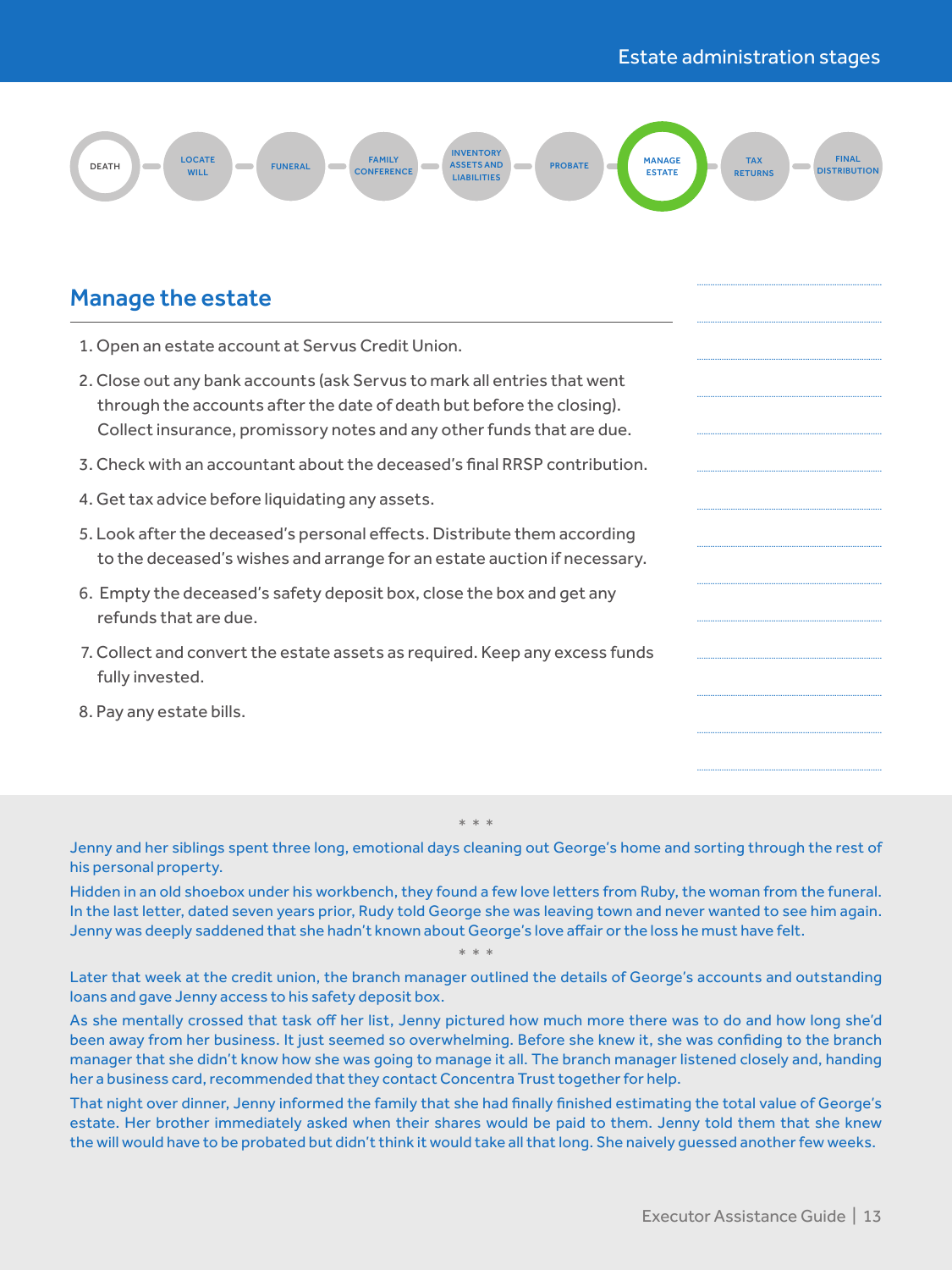..................................................................................

..................................................................................

..................................................................................

..................................................................................

..................................................................................

..................................................................................

..................................................................................

..................................................................................

..................................................................................

..................................................................................

..................................................................................

..................................................................................

..................................................................................



- 9. Give out specific gifts listed in the will and get a release from the beneficiary.
- 10. Partially distribute the estate to beneficiaries who live in the residence and get a receipt. Withhold enough in reserve against all final liabilities and fees since the executor is liable for any shortfall.
- 11. Set up and manage trusts as per the terms of the will.
- 12. Keep accounting records of all transactions related to the estate.
	- 13. End the deceased's lease or sublet the premises.
		- 14. Arrange for the care or adoption of the deceased's pets.

The next day, Jenny's hopes for a quick and simple application process were dashed as she looked over the probate forms she'd gotten from the court. The forms were complicated and very detailed. To top it off, the clerk had made a pointed remark that if they were submitted incorrectly, they would be returned to the executor.

\* \* \*

Jenny decided that the branch manager at the credit union was right: it was time to get professional help from Concentra Trust. After a brief phone discussion, Jenny hired the company to act as her agent and complete several administrative tasks, including the dreaded probate application. When she took the documents to the court, the court clerk advised her that she could expect to wait at least a month or more before a grant of probate would be issued.

Leaving George's house in her brother's care, Jenny decided that she could finally go back home to take care of her business. Since her business was booming, she knew she wouldn't be able to find the time to deal with George's final T1 tax return. She was grateful that she had arranged for Concentra Trust to prepare all the necessary information for filing. Jenny reviewed the return and mailed it off.

\* \* \*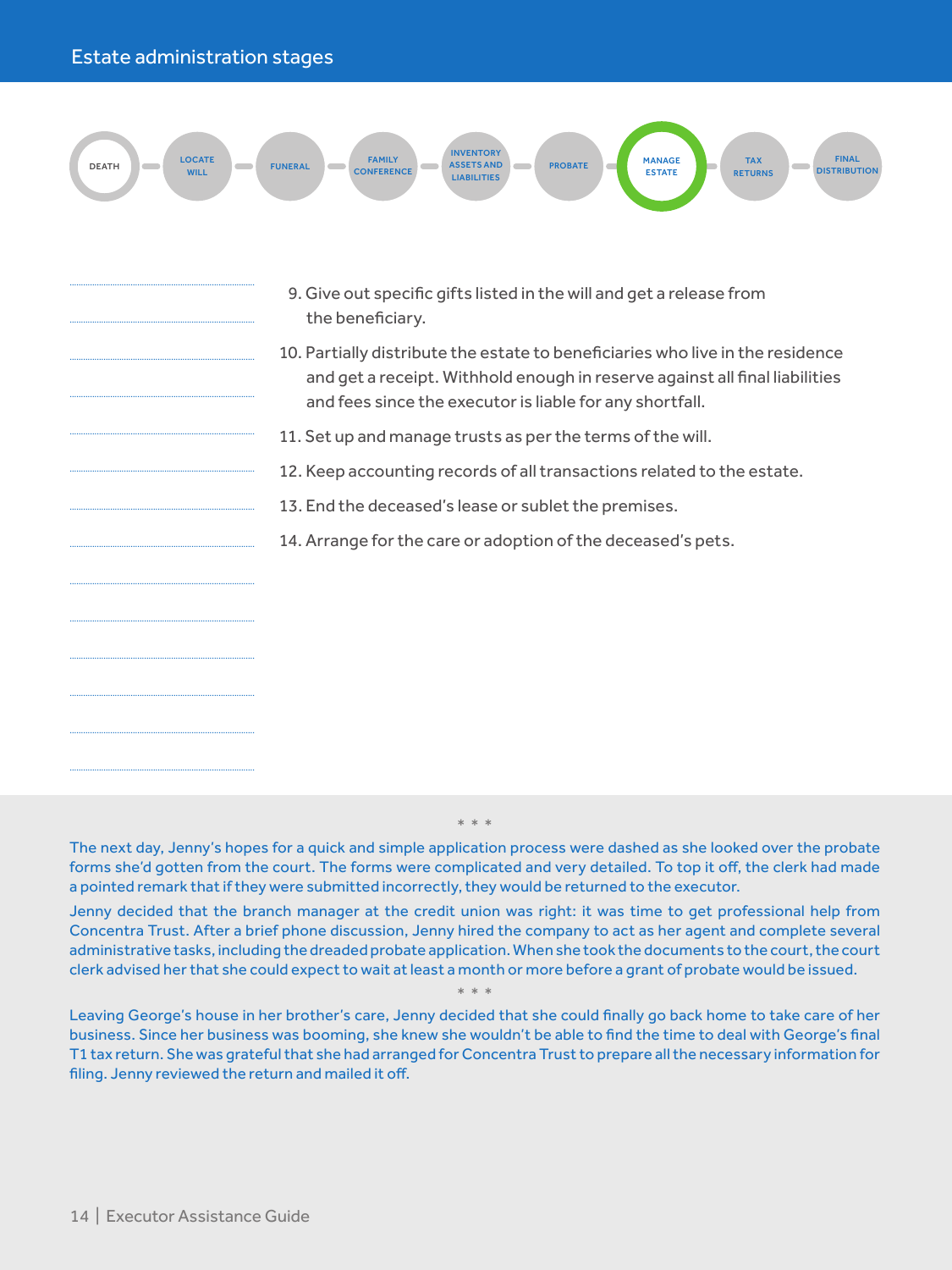

# Tax returns

| 1. To complete the deceased's final tax return, you'll need the following:<br>$\bullet$ Will                                |  |
|-----------------------------------------------------------------------------------------------------------------------------|--|
| • Copy of probate document                                                                                                  |  |
| • Death certificate                                                                                                         |  |
| • Past tax returns (for two years, if possible)                                                                             |  |
| • Bank account statements                                                                                                   |  |
| • Information on deferred assets such as RRSPS, RRIF, vacation property,<br>business assets, farm assets and/or investments |  |
| • Employment income                                                                                                         |  |
| • Pension income                                                                                                            |  |
| • Donations to charitable, political and other groups                                                                       |  |
|                                                                                                                             |  |
|                                                                                                                             |  |
|                                                                                                                             |  |

# \* \* \* As time wore on, Jenny continued to closely track expenses and income to the estate. Concentra Trust had told her that at least one more tax return would be required, a T3 trust return. \* \* \*

Although the process was moving much more slowly than she or her family had anticipated, it seemed to be going quite smoothly. However, two months after filing for probate, Jenny received a letter from a lawyer. According to the letter, Jason, the disabled boy who had been at George's funeral with Ruby, had been proven to be George's biological son. Consequently, a claim was being made for Jason to gain a share of the estate to support his ongoing care.

Four months after George's death, Jenny finally received the grant of probate from the court. To the family's dismay, she still couldn't distribute any assets until a court order was issued that gave directions about Jason's entitlement. Jason's claim also meant that Jenny had to ask her siblings to return all the more valuable personal items they had taken from George's house or pay the estate the cash equivalent value. Jenny's brother and sister were furious with her.

\* \* \*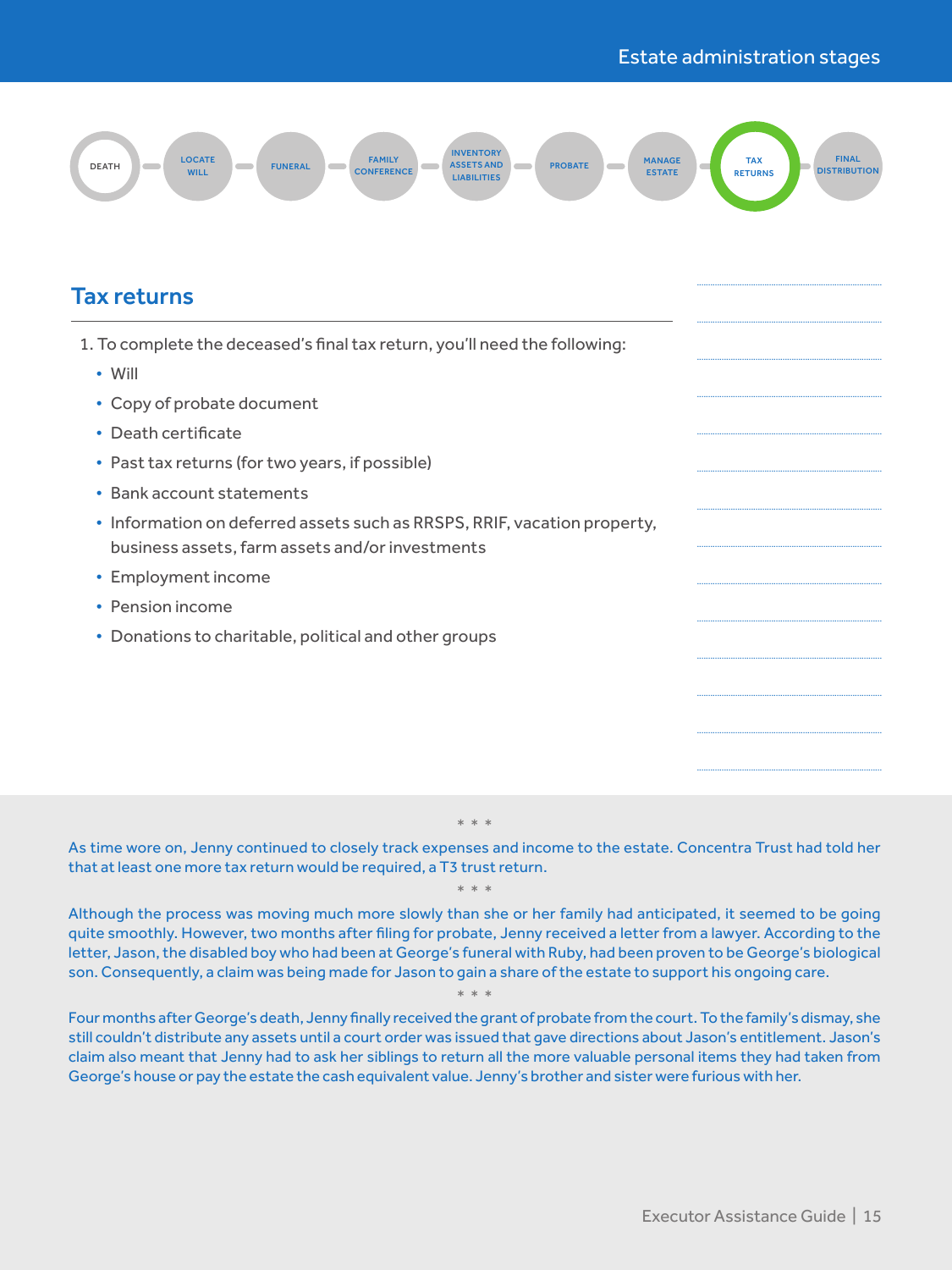..................................................................................

..................................................................................

..................................................................................

..................................................................................

..................................................................................

..................................................................................

..................................................................................

..................................................................................

..................................................................................

..................................................................................

..................................................................................

..................................................................................

..................................................................................



- 2. Generally, the executor must file a final return by April 30 after the year of death or six months after the date of death, whichever comes later. The final return includes income up to the date of death. The executor can also file different elective returns to report this income in the most helpful and tax-efficient way.
- 3. A trust return includes income after the date of death and is due 90 days after the end of the trust year.
- 4. Make sure to file income tax and death tax returns in jurisdictions outside Canada if the deceased was a resident outside Canada.
- 5. Get a clearance certificate from the Canada Revenue Agency (CRA) after completing the above. Having this certificate clears the executor to give out the estate assets without taking on personal tax liability.

Even after receiving the court order, which awarded the majority of the estate to Jason, Jenny's job was not done. The final T3 tax return needed to be filed to report income that was earned from the date George had died until the date of distribution. Once the return was assessed, then she was able to apply for a final clearance certificate for distribution from the CRA.

\* \* \*

\* \* \* Finally, over two years after George's death, Jenny received the clearance certificate and was able to make a final distribution, wrap up the administration and close the estate.

Despite her ongoing efforts to smooth things over, Jenny's relationship with her siblings was never the same. They never completely forgave her for having to give back items they'd wanted.

The last Jenny heard, Jason and Ruby were doing very well. They were on their way to Australia, where Jason was competing in wheelchair basketball games.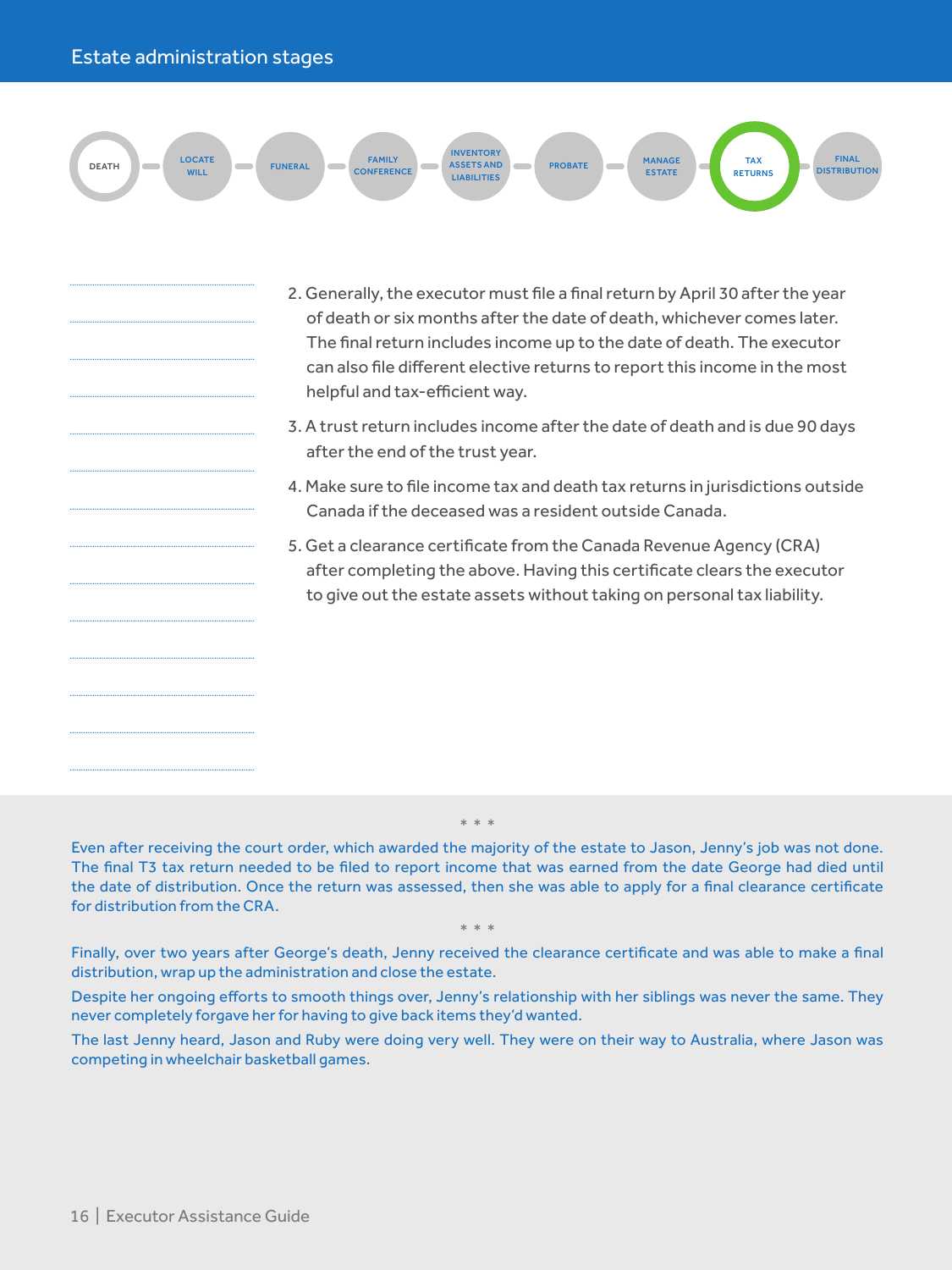..................................................................................

..................................................................................

..................................................................................

..................................................................................

..................................................................................



# Final distribution

- 1. Determine the payment for the executor.
- 2. Deduct other final costs.
- 3. Prepare a final account and schedule for distributing the assets, including the executor's payment (to be approved by the beneficiaries).
- 4. Make up a beneficiary release form. The release should state that the beneficiary(ies) will make no further claims on the estate.
- 5. Give out the remaining assets after the beneficiary(ies) have signed the release form and approved the executor's payment.

#### An executor's story epilogue

It certainly isn't common, as illustrated in this fictional story, for an unknown person, such as an illegitimate child, to suddenly appear and make a claim against an estate, but it is possible.

 $*$  \*

An executor must be prepared to deal with all types of unusual situations. Even making a quick decision on what appears to be a relatively simple matter of allowing family members to take personal mementos from the deceased's estate can cause issues. If all claims and debts aren't clearly known, the result could be unexpected personal liability for the executor.

When an executor becomes embroiled in settling a complex estate situation, feels overwhelmed or simply doesn't know what to do, it's a good idea for them to seek professional guidance as soon as possible. Estate administration experts like the trust officers at Concentra Trust can help executors:

- Avoid making mistakes that can result in personal liability
- Deal with impatient beneficiaries
- Ensure the estate is correctly settled as quickly as possible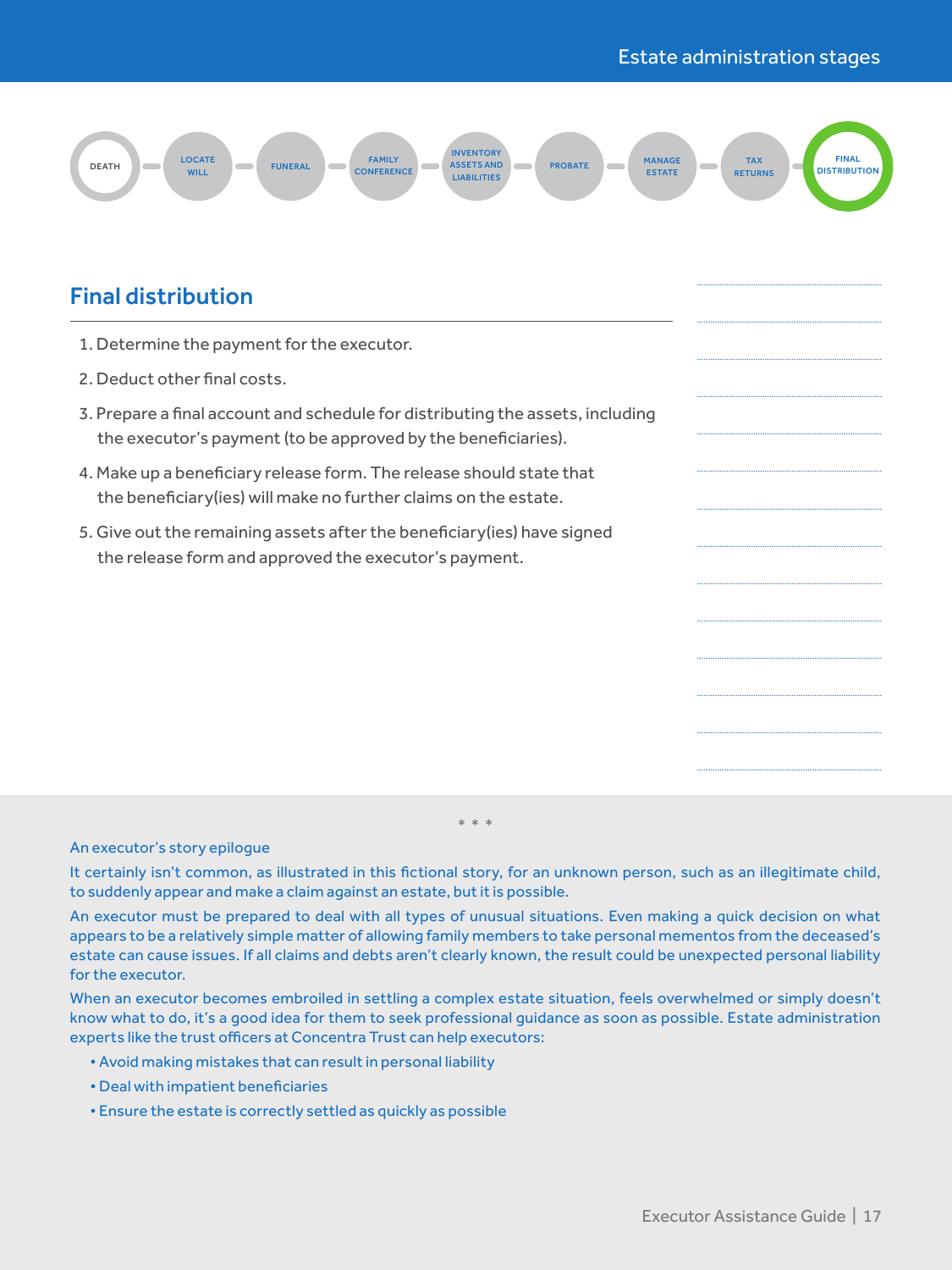## Pensions

Human Resources Development Canada Income Security Programs

Main Floor, Canada Place Building #155A, 9700 Jasper Avenue Edmonton, Alberta T5J 4K3 1.800.277.9914 (Old Age Security, Guaranteed Income

Supplement, Spouses Allowance, Widowed Spouse Allowance and Canada Pension Plan)

Alberta Widow's Pension Program (AB Seniors Info Line) 1.800.642.3853

# Company/union pension plan information

# **Health**

Alberta Health Care Insurance Plan

10025 Jasper Avenue Box 1360 Edmonton, Alberta T5J 2N3 780.427.1432

# Alberta Blue Cross Plan

10009 – 108 Street Edmonton, Alberta T5J 3C5 780.498.8550 1.800.661.6995

## Company/union pension plan information

## Probate forms

#### Alberta Queen's Printer

Main Floor, Park Plaza 10611 – 98 Avenue Edmonton, Alberta T5K 2P7 780.427.4952

## Income tax

# Canada Revenue Agency

Canada Place 9700 Jasper Avenue Edmonton, Alberta T5J 4C8 1.800.959.8281

# GST refund cheques cancellation

Revenue Canada

66 Stapon Road Winnipeg, Manitoba R3C 3N3

## Other government offices

## Vital Statistics

3rd Floor Brownlee Building 10365 – 97 Street Edmonton, Alberta T5J 3W7 780.427.7013

# Health & Welfare Canada

Room 155, Canada Place 9700 Jasper Avenue Edmonton, Alberta T5J 4C2 1.800.277.9914

Government-issued death certificates are available from any Alberta registry agent.

Phone 310.0000, then dial 780.427.7013 for the agent nearest you.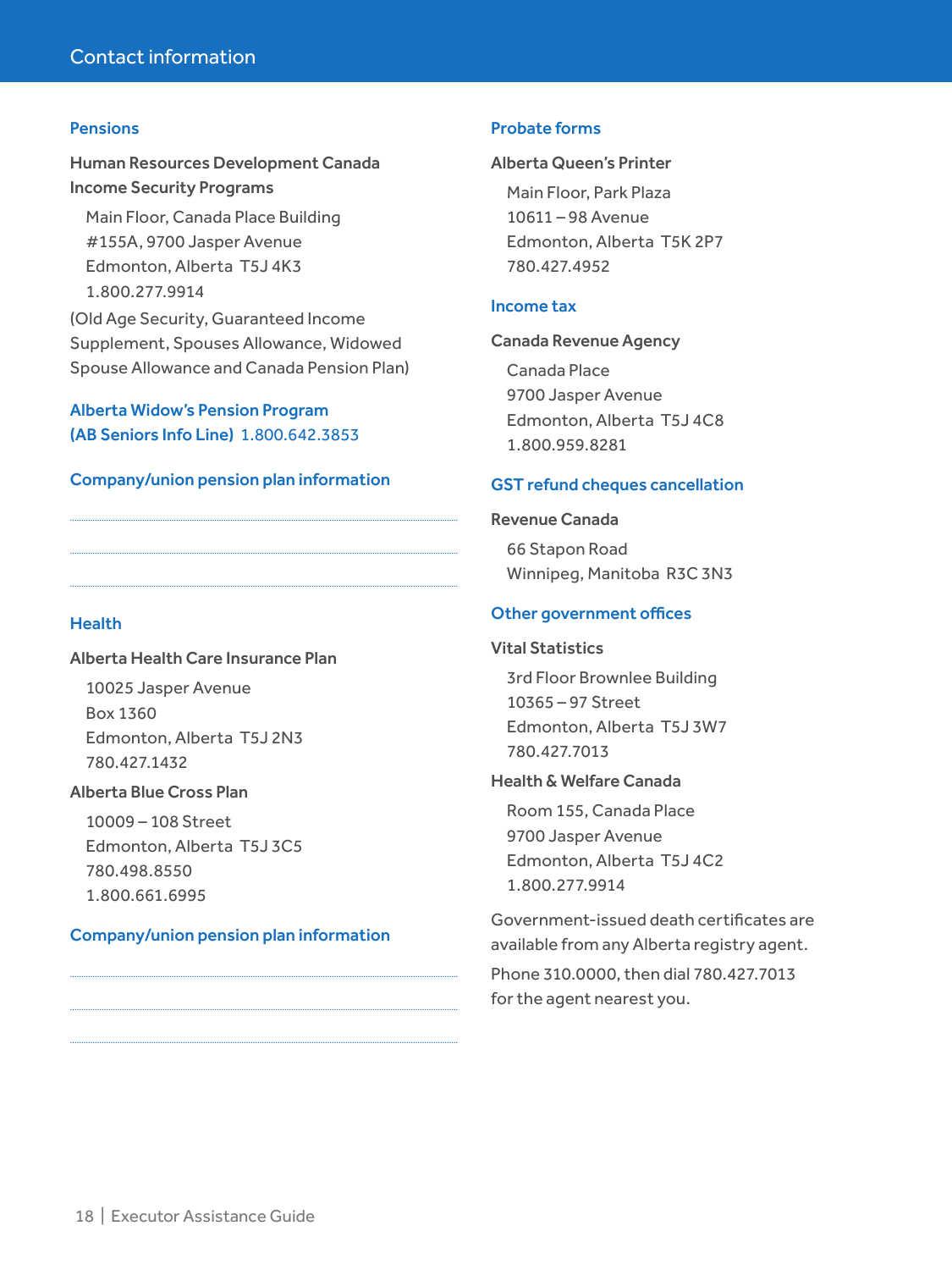## **Public Trustee Office**

3rd Floor Bowker Building 9833 - 109 Street Edmonton, Alberta T5K 2E8 780.427.2745

## **Alberta Senior's and Community Support**

Box 3100 Edmonton, Alberta T5J 4W3 780.644.9992 1.877.644.9992

# **Veteran's Affairs Canada**

940 Canada Place 9700 Jasper Avenue Edmonton, Alberta T5J 4C3 780.495.3762

## **Last Post**

1130 Canada Place 9700 Jasper Avenue Edmonton, Alberta T5J 4C3 780 495 3766 1.888.495.3766

# For toll free calls in Alberta, dial 310.0000 followed by the area code and phone number of the office you're calling.

# **Alberta Government (Information)**

310,0000

**Canada Firearms Centre** 

1.800.731.4000

# **Canadian Passport Office**

1.800.567.6868

# **Canada Post**

1.800.267.1177

**Workers' Compensation Board** 

1.866.922.9221

**Canadian Citizenship and Immigration** 

1.888.242.2100

780.427.7013 1.877.427.4088 **Motor Vehicle Registry** 780.427.7013 **Social Insurance Registration** P.O. Box 7000 Bathurst, New Brunswick E2A 4T1

## **Executor contacts**

18002067218

**Land Titles Registry** 

| Vehicle insurance <b>with an additional contract of the contract of the contract of the contract of the contract of the contract of the contract of the contract of the contract of the contract of the contract of the contract</b> |
|--------------------------------------------------------------------------------------------------------------------------------------------------------------------------------------------------------------------------------------|
|                                                                                                                                                                                                                                      |
|                                                                                                                                                                                                                                      |
|                                                                                                                                                                                                                                      |
| Insurance agent [1999] [1999] [1999] [1999] [1999] [1999] [1999] [1999] [1999] [1999] [1999] [1999] [1999] [1                                                                                                                        |
|                                                                                                                                                                                                                                      |
|                                                                                                                                                                                                                                      |
| Other contacts <b>with an architecture of the contact</b>                                                                                                                                                                            |
|                                                                                                                                                                                                                                      |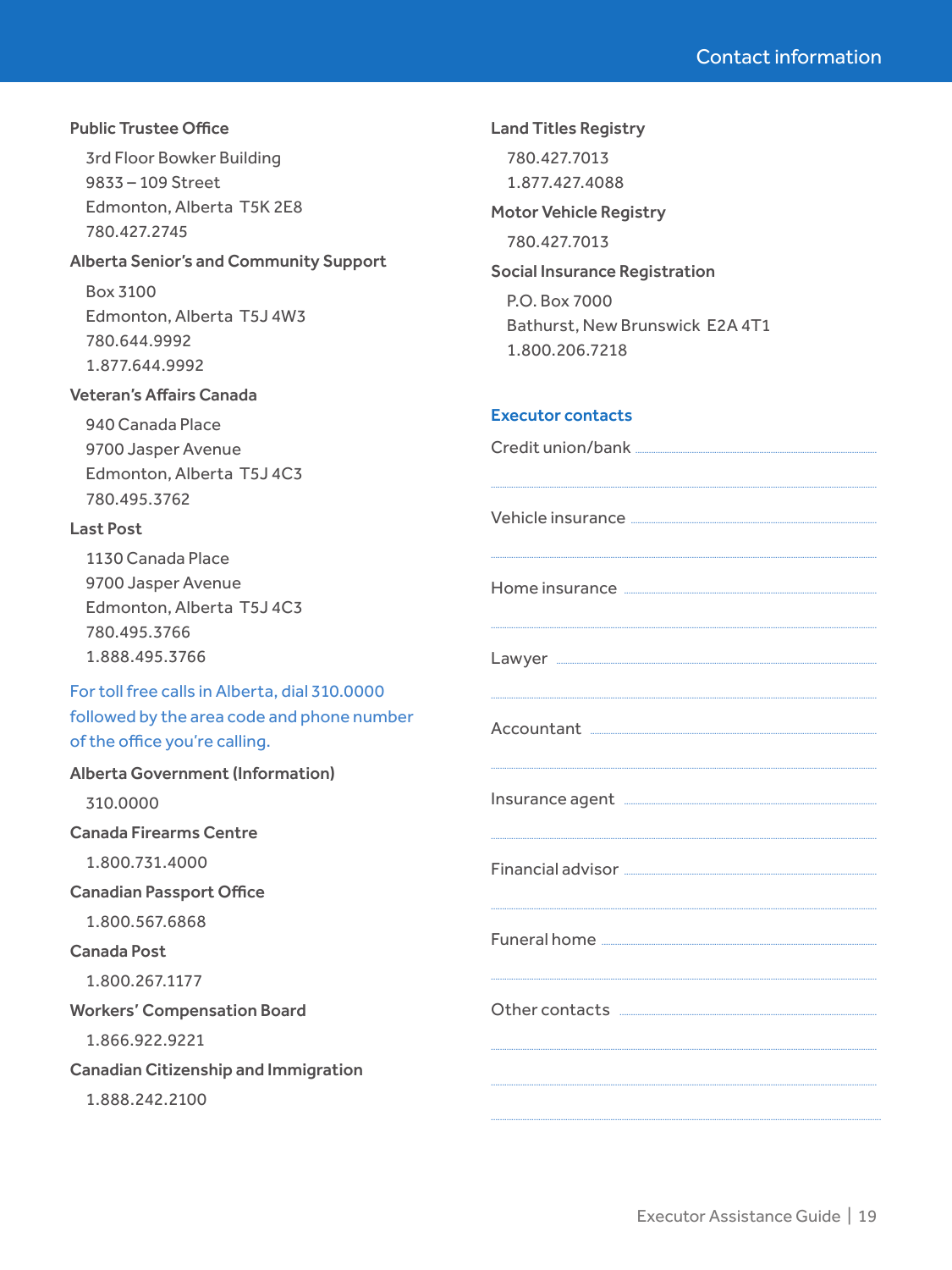# Estate information record

| <b>Deceased</b>                                   |                                                                                                                                                                                                                                          |
|---------------------------------------------------|------------------------------------------------------------------------------------------------------------------------------------------------------------------------------------------------------------------------------------------|
|                                                   |                                                                                                                                                                                                                                          |
|                                                   |                                                                                                                                                                                                                                          |
|                                                   |                                                                                                                                                                                                                                          |
|                                                   |                                                                                                                                                                                                                                          |
|                                                   |                                                                                                                                                                                                                                          |
|                                                   |                                                                                                                                                                                                                                          |
|                                                   |                                                                                                                                                                                                                                          |
| The deceased died $\Box$ Testate $\Box$ Intestate |                                                                                                                                                                                                                                          |
| <b>Immediate family</b>                           |                                                                                                                                                                                                                                          |
|                                                   | Spouse's name <b>contract to the contract of the Spouse's</b> birth date <b>Spouse and Spouse's birth</b> date and the set of the set of the set of the set of the set of the set of the set of the set of the set of the set of the set |
|                                                   |                                                                                                                                                                                                                                          |
|                                                   |                                                                                                                                                                                                                                          |
|                                                   |                                                                                                                                                                                                                                          |
| Child(1)                                          |                                                                                                                                                                                                                                          |
|                                                   |                                                                                                                                                                                                                                          |
|                                                   |                                                                                                                                                                                                                                          |
|                                                   |                                                                                                                                                                                                                                          |
| Child(2)                                          |                                                                                                                                                                                                                                          |
|                                                   |                                                                                                                                                                                                                                          |
|                                                   |                                                                                                                                                                                                                                          |
|                                                   |                                                                                                                                                                                                                                          |
|                                                   |                                                                                                                                                                                                                                          |
| Child(3)                                          |                                                                                                                                                                                                                                          |
|                                                   |                                                                                                                                                                                                                                          |
|                                                   |                                                                                                                                                                                                                                          |
|                                                   |                                                                                                                                                                                                                                          |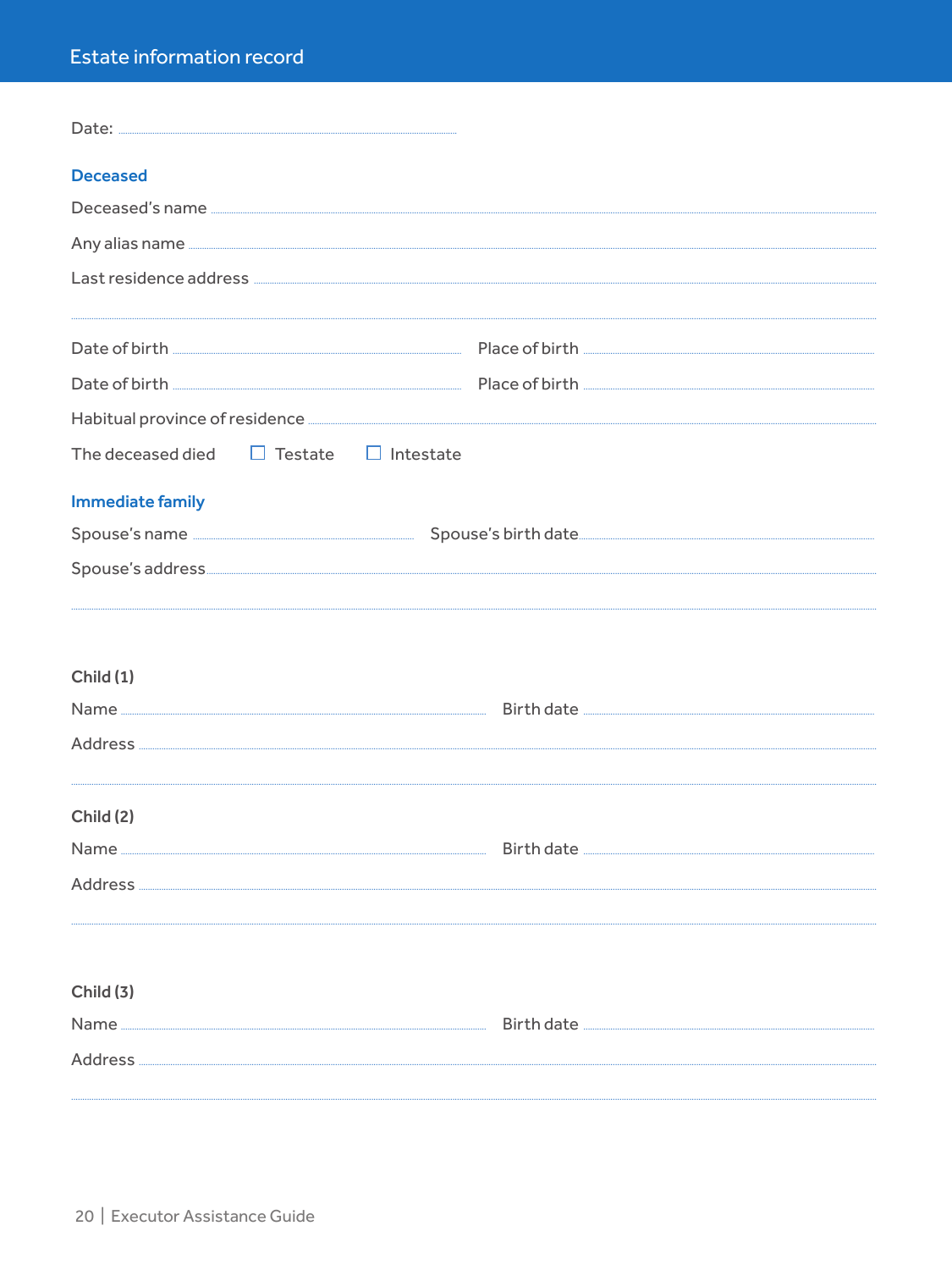| Child (4)                                                                                                                                                                                                                      |  |  |
|--------------------------------------------------------------------------------------------------------------------------------------------------------------------------------------------------------------------------------|--|--|
|                                                                                                                                                                                                                                |  |  |
|                                                                                                                                                                                                                                |  |  |
|                                                                                                                                                                                                                                |  |  |
|                                                                                                                                                                                                                                |  |  |
| Child (5)                                                                                                                                                                                                                      |  |  |
|                                                                                                                                                                                                                                |  |  |
| Address and the contract of the contract of the contract of the contract of the contract of the contract of the contract of the contract of the contract of the contract of the contract of the contract of the contract of th |  |  |
|                                                                                                                                                                                                                                |  |  |
|                                                                                                                                                                                                                                |  |  |
| Child (6)                                                                                                                                                                                                                      |  |  |
|                                                                                                                                                                                                                                |  |  |
|                                                                                                                                                                                                                                |  |  |
|                                                                                                                                                                                                                                |  |  |
|                                                                                                                                                                                                                                |  |  |
|                                                                                                                                                                                                                                |  |  |
| If there are more children, attach another sheet if necessary.                                                                                                                                                                 |  |  |
|                                                                                                                                                                                                                                |  |  |

| Former spouse?                        |               | Yes                  | N <sub>0</sub> |
|---------------------------------------|---------------|----------------------|----------------|
| Name                                  |               |                      |                |
|                                       |               |                      |                |
| Matrimonial property notice required? |               | $\Box$ Yes $\Box$ No |                |
| Deceased children                     |               | Yes                  | N <sub>0</sub> |
| Name                                  | Date of death |                      |                |
| Died leaving child(ren)               |               | Yes                  |                |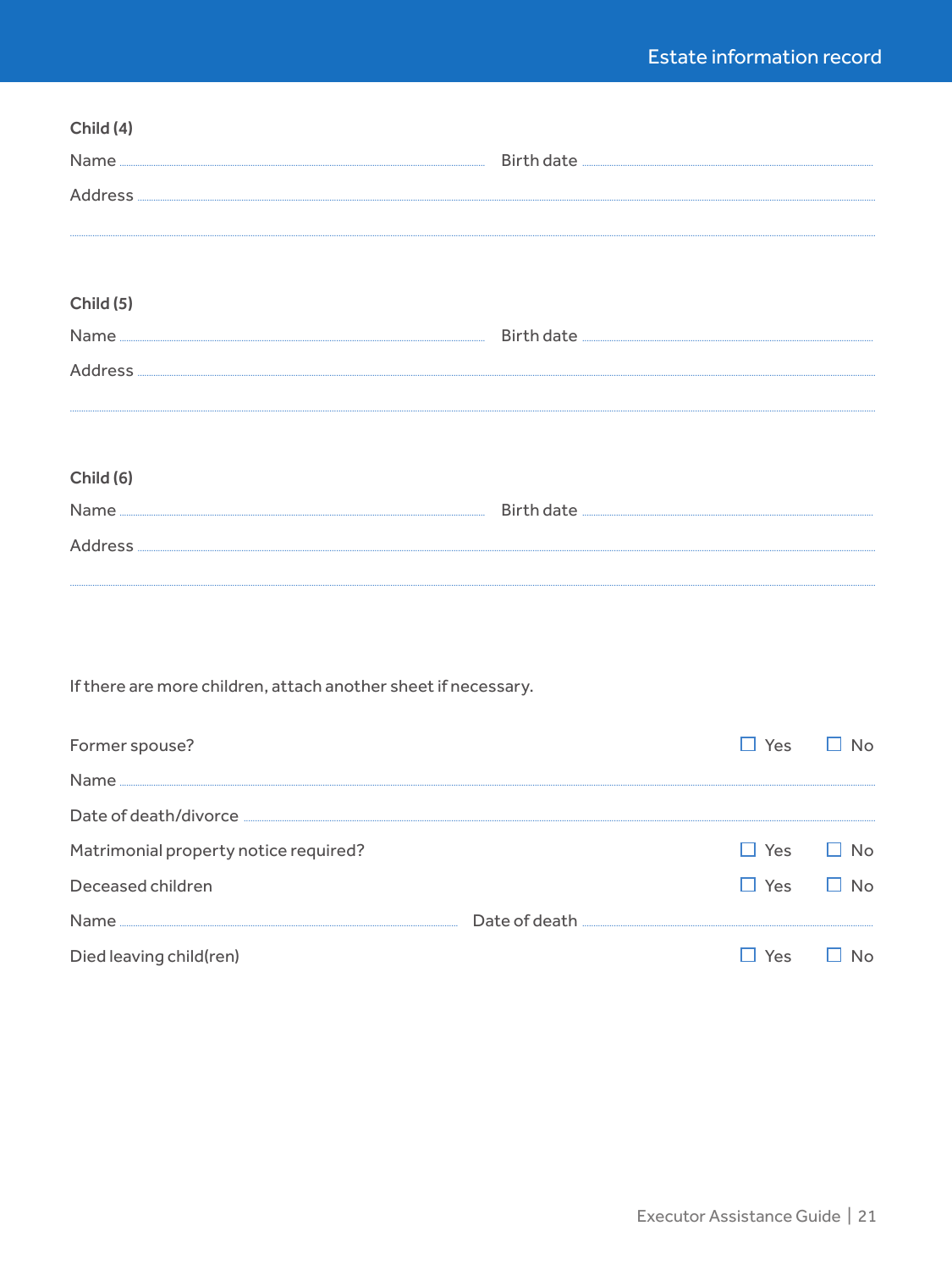# Will

| Marriage of deceased subsequent to date of will | $\Box$ Yes $\Box$ No |  |
|-------------------------------------------------|----------------------|--|
|                                                 |                      |  |
| Name of second witness.                         |                      |  |

# **Codicil**

# **Executors**

| Name    |      |                                                                                                                                                                                                                                     |
|---------|------|-------------------------------------------------------------------------------------------------------------------------------------------------------------------------------------------------------------------------------------|
| Address |      |                                                                                                                                                                                                                                     |
|         | Cell |                                                                                                                                                                                                                                     |
|         |      | Status name in will/first to apply <b>contract to apply</b> and the set of the set of the set of the set of the set of the set of the set of the set of the set of the set of the set of the set of the set of the set of the set o |
|         |      |                                                                                                                                                                                                                                     |
|         |      | Any person with an equal right to apply <b><i>manufacture and any example of the series</i></b>                                                                                                                                     |
|         |      |                                                                                                                                                                                                                                     |

| Name                                                                                                                                                                                                                                |  |
|-------------------------------------------------------------------------------------------------------------------------------------------------------------------------------------------------------------------------------------|--|
| Address                                                                                                                                                                                                                             |  |
|                                                                                                                                                                                                                                     |  |
| Status name in will/first to apply <b>contained a status of the status</b> and will all the status of the status of the status of the status of the status of the status of the status of the status of the status of the status of |  |
|                                                                                                                                                                                                                                     |  |
| Any person with an equal right to apply [11] The Content of the Content of the Content of the Content of the Content of the Content of the Content of the Content of the Content of the Content of the Content of the Content       |  |
|                                                                                                                                                                                                                                     |  |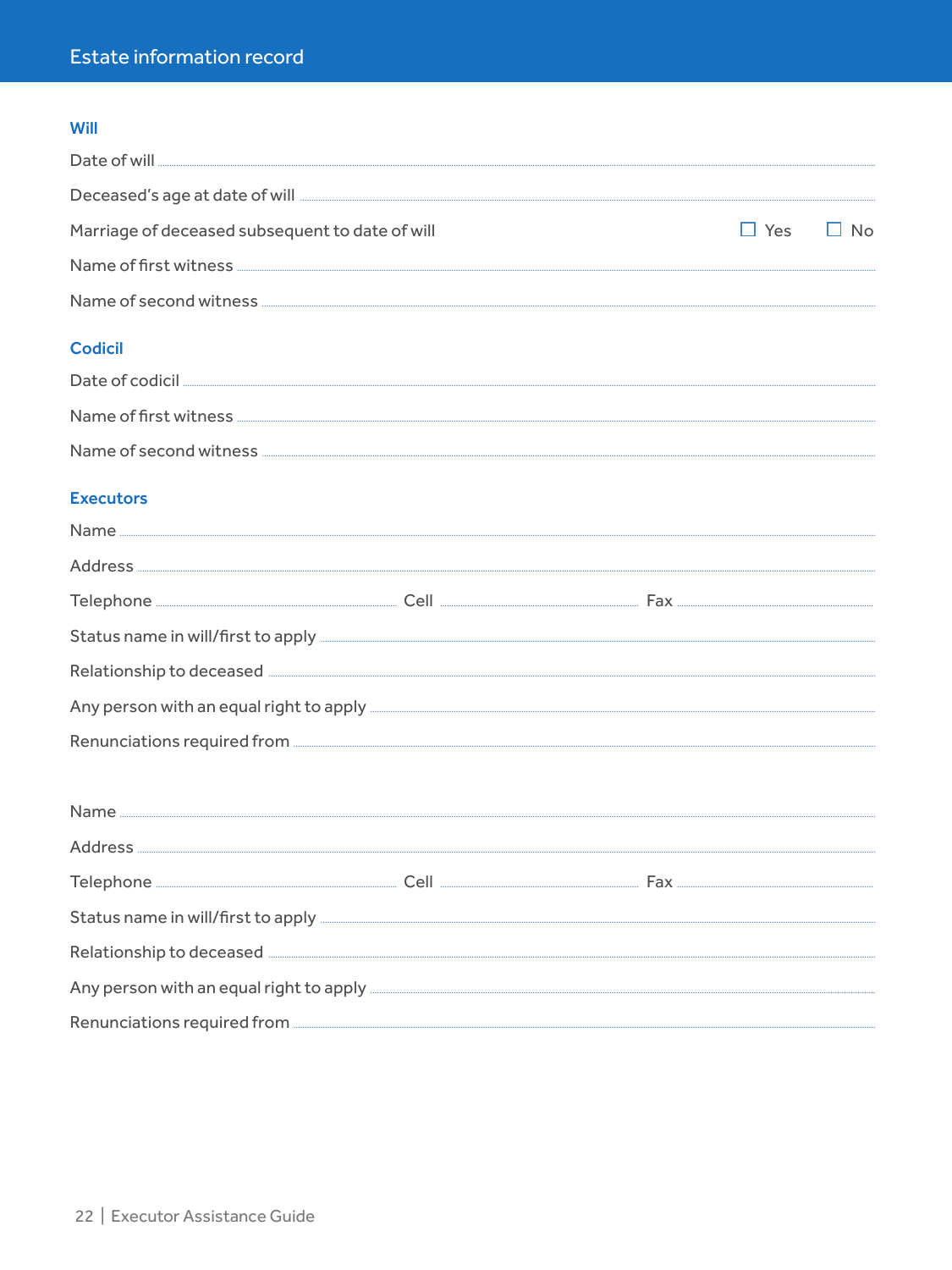# **Beneficiaries**

| Relationship. |
|---------------|
|               |
|               |
|               |
|               |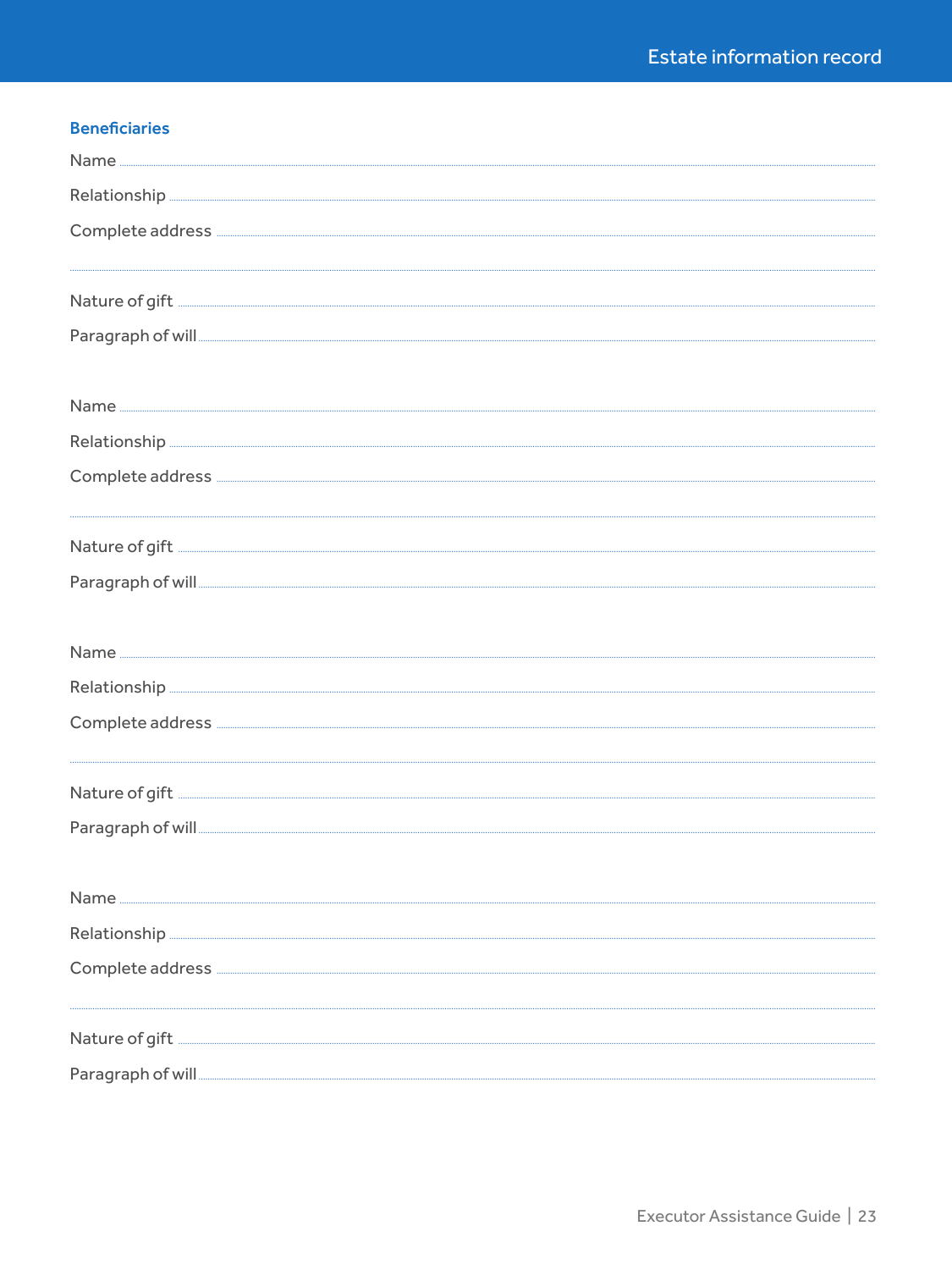# Estate information record

| Name <u>www.marendie.html was a straighter</u> |
|------------------------------------------------|
|                                                |
|                                                |
|                                                |
|                                                |
|                                                |
|                                                |
|                                                |
|                                                |
|                                                |
|                                                |
|                                                |
|                                                |
|                                                |
| Any void gifts                                 |
|                                                |
|                                                |
|                                                |
|                                                |
|                                                |
|                                                |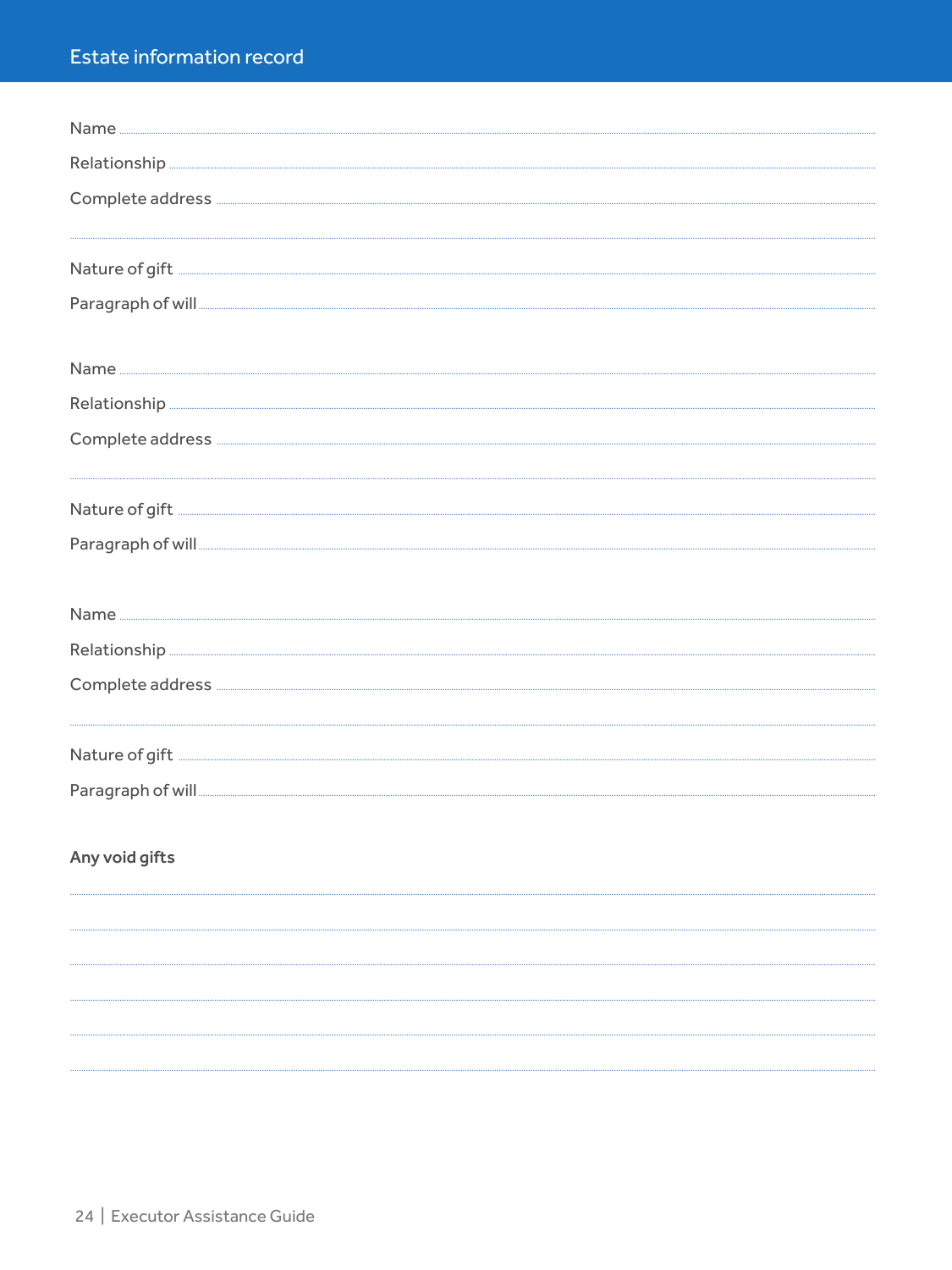# Inventory

| Land and buildings                                                            | Value      |           |
|-------------------------------------------------------------------------------|------------|-----------|
|                                                                               |            |           |
| Mines and mineral interest                                                    | Value      |           |
| <b>Bank accounts and GICs</b>                                                 | Value      |           |
| Shares                                                                        | Value      |           |
|                                                                               |            |           |
| Life insurance payable to estate                                              | Value      |           |
| Pensions                                                                      | Value      |           |
| Has Canada Pension Plan been applied for?<br>Who will apply <b>will apply</b> | $\Box$ Yes | $\Box$ No |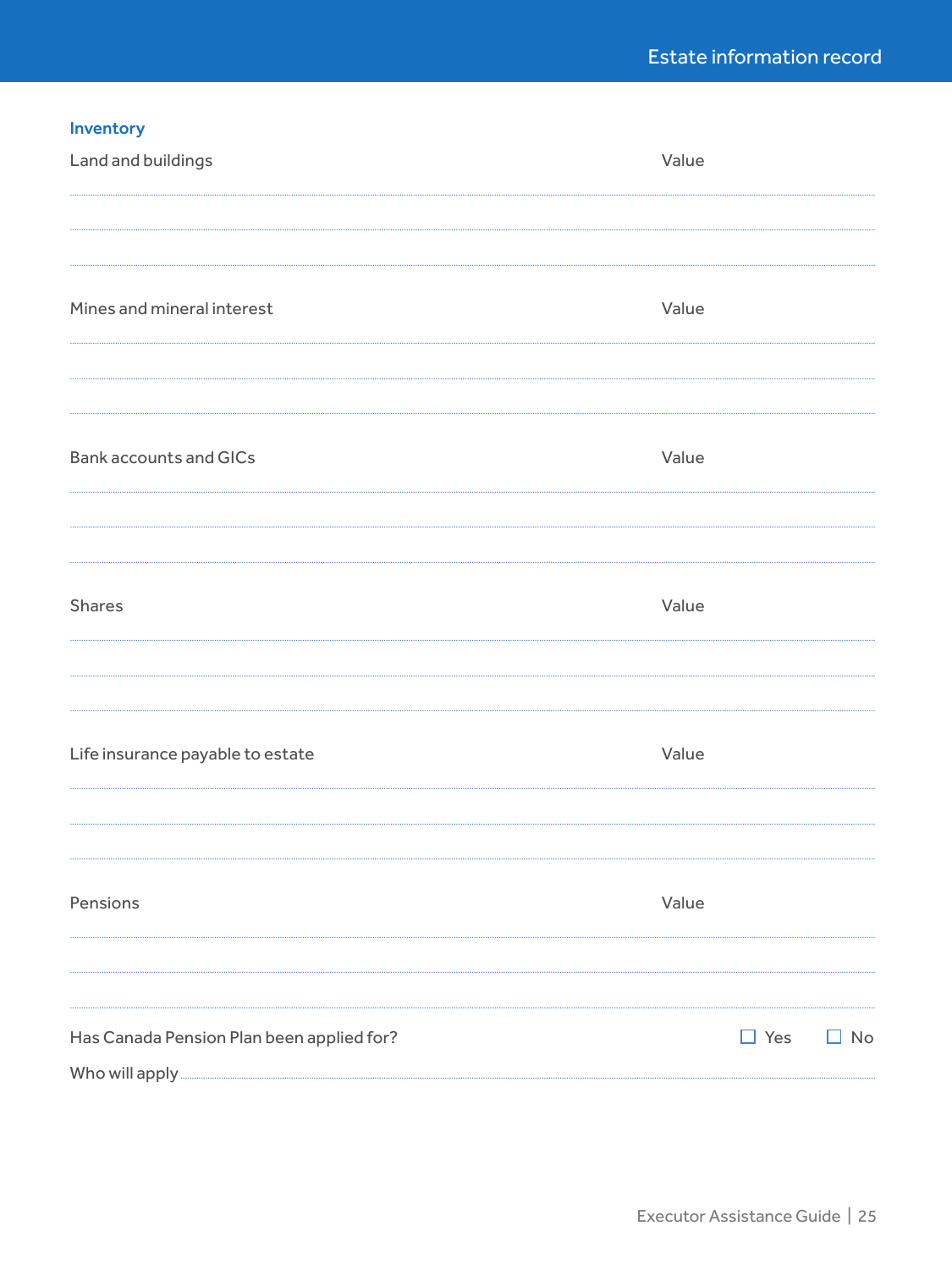| Household goods, collections, jewellery, personal effects,<br>vehicles, furniture, recreational vehicles                                                                                                                             | Value |            |           |
|--------------------------------------------------------------------------------------------------------------------------------------------------------------------------------------------------------------------------------------|-------|------------|-----------|
|                                                                                                                                                                                                                                      |       |            |           |
| <b>Business interests</b>                                                                                                                                                                                                            | Value |            |           |
|                                                                                                                                                                                                                                      |       |            |           |
| Farming interests                                                                                                                                                                                                                    | Value |            |           |
|                                                                                                                                                                                                                                      |       |            |           |
| <b>Receivables</b>                                                                                                                                                                                                                   | Value |            |           |
|                                                                                                                                                                                                                                      |       |            |           |
| Other property                                                                                                                                                                                                                       | Value |            |           |
|                                                                                                                                                                                                                                      |       |            |           |
| Liabilities                                                                                                                                                                                                                          | Value |            |           |
| <b>Other information</b>                                                                                                                                                                                                             |       |            |           |
| Last tax return filed <b>with the contract of the contract of the contract of the contract of the contract of the contract of the contract of the contract of the contract of the contract of the contract of the contract of th</b> |       |            |           |
| Name of accountant <b>contract and accountant</b> contract to the second second second second second second second second second second second second second second second second second second second second second second second   |       |            |           |
| Employer during the last year <b>contract to the contract of the set of the contract of the contract of the contract of the contract of the contract of the contract of the contract of the contract of the contract of the cont</b> |       |            |           |
| Should we advertise for creditors and claimants?                                                                                                                                                                                     |       | $\Box$ Yes | $\Box$ No |
|                                                                                                                                                                                                                                      |       |            |           |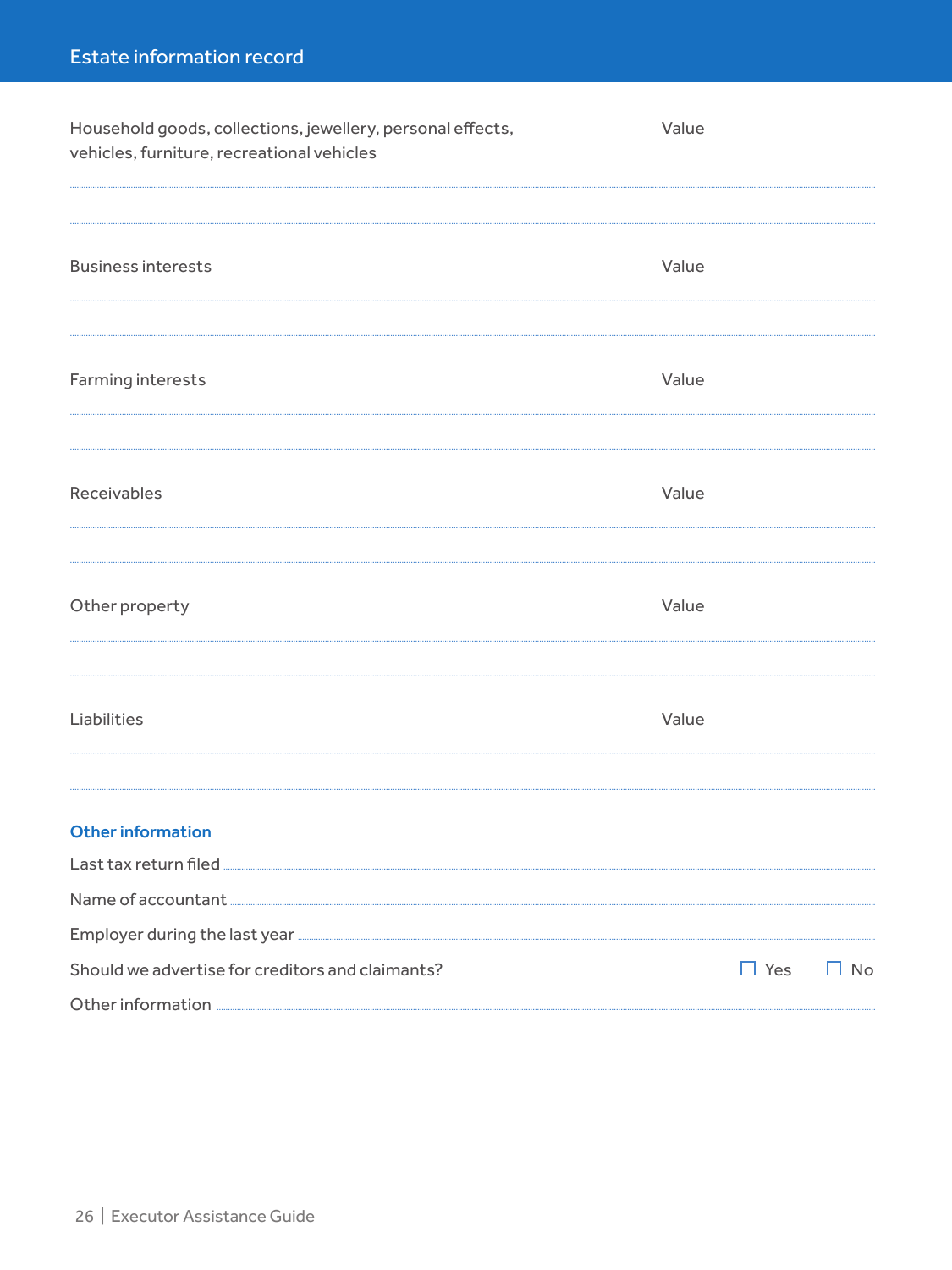## Responsibility of trustees

Unlike the executor, whose responsibilities always come from a will, the role of trustee can result from being named in either a trust agreement or a will.

It's difficult to provide a complete list of all trustee responsibilities since they are linked to the governing document; however, trustees are generally expected to:

- Review the governing document (i.e., the trust agreement or will)
- Develop and keep a collaborative relationship with co-trustees, if applicable
- Manage the trust and use discretionary power according to the terms of the governing document
- Collect income and make investments
- Evaluate the assets and determine when encroachment on capital and/or income are necessary
- Remain impartial and balance the interests of the different beneficiaries (i.e., income beneficiaries versus capital beneficiaries)
- Protect assets (e.g., insure property, safeguard valuables, look after business interests, if applicable)
- Manage accounts
	- -Prepare an initial asset/liability statement
	- -Keep complete and accurate accounting records
	- -Send asset/liability statements to beneficiaries and, if necessary, to the public guardian and trustee
	- -Send final reports to the beneficiaries
- Settle any disputes that may arise amongst beneficiaries
- Initiate or continue legal actions
- File all income tax returns
- Obtain a CRA Final Clearance Certificate
- Distribute final trust assets according to the governing document

Clearly, the trustee's responsibilities are many and varied. The more complex the holdings, the more important it is to have an experienced trustee who can avoid potentially costly and short-sighted mistakes.

Certain trusts may exist for a long time, for example, trusts for very young beneficiaries where the funds are kept until the beneficiaries reach adulthood. The long-term, ongoing management and administration of such trusts may mean a significant time commitment, difficult decision-making and a heavy workload.

A trustee may be personally liable for any errors or omissions that happen through the sale, investment or encroachment of trust property; failure to file income tax returns; or failure to properly distribute the trust's assets. Even when an agent is hired to manage the trust on the trustee's behalf, the trustee is still responsible.

Trustees need to be aware of the investment authority granted in the governing document and be familiar with the *Trustee Act* for the trust's jurisdiction before developing an investment policy for the trust. Equally important is documenting the reasons for the strategy and recording investment decisions, particularly if the trustee is acting under the "prudent investor rule." Trustees may be held accountable to the beneficiaries for years in the future if the investment strategy they use is not successful.

Trustees should seek the advice of a lawyer or trust professional when dealing with trustee issues.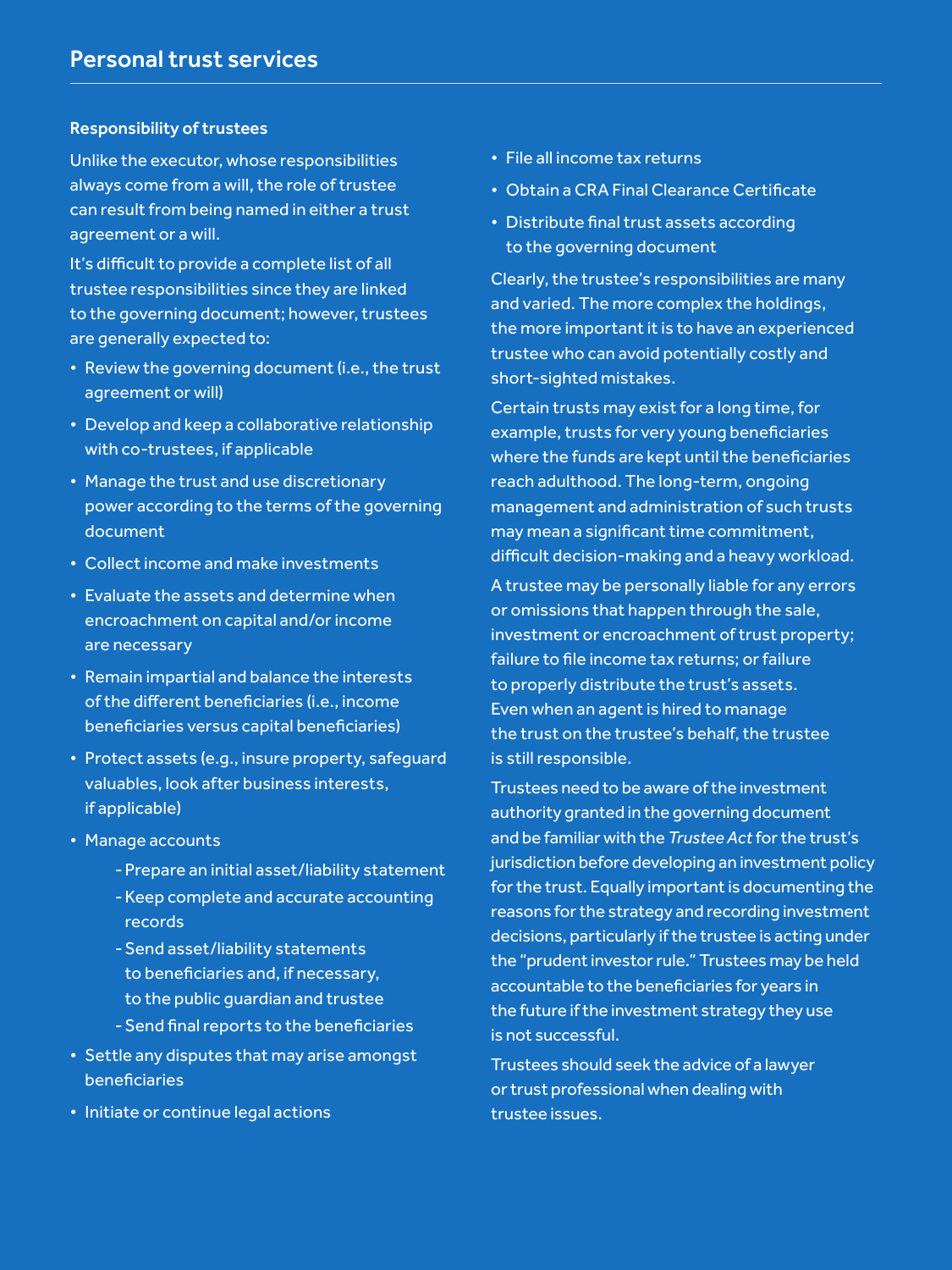#### Administration

The care and management of an estate by an executor and administrator, trustee or guardian. The work performed by a personal representative regarding the collection of assets of a deceased person, settlement of all debts and liabilities, and distribution of the remainder, to those persons beneficially entitled. Similarly, the work performed by trustees, guardians and committees.

#### Administration bond

A bond filed with the court by an administrator or a non-resident executor.

#### Affidavit of execution

A statement by a witness to the execution of a legal document. The statement is sworn under oath and states that the witness was present at the time and saw the document executed.

#### Ancillary letters probate

The form of court grant to authorize an executor to deal with an estate located in a jurisdiction other than the jurisdiction in which the letters probate was granted to the executor. For example, if an executor received the grant of letters probate in New York State to deal with real estate located in Ontario, Ontario law would require the executor to obtain an Ontario grant of ancillary letters probate.

#### **Beneficiary**

- 1. The person for whose benefit a trust is created.
- 2. The person to whom the amount of an insurance policy or annuity is payable.
- 3. Generally used to mean one who receives any benefit under a will (see Trust).

#### **Capital**

In a trust or estate context, the fund, or corpus, that is used to yield income.

#### Charitable trusts

Trusts which have as their primary object one or more of the following purposes: the relief of poverty; the advancement of education; the advancement of religion; or for other purposes beneficial to the community, not falling under any of the preceding heads. Charitable trusts are not subject to the rule against perpetuities, do not fail for uncertainty and are exempt from income tax if certain requirements are met.

#### Codicil

An instrument in writing executed by a testator for adding to, altering, explaining or confirming a will previously made by him; executed with the same formalities as a will; and having the effect of bringing the date of the will forward to the date of the codicil.

#### Contingent interest

A future interest in real or personal property that is dependent upon the occurrence of some future event which is itself not assured. The interest may never come into existence at some future time (distinguish from vested interest).

#### Corporate trustee

A trust company serving as trustee.

#### Court passing

The submission by the executor, trustee, committee, etc. to the court having jurisdiction, of an estate's accounts for examination and formal approval by the court of the financial transactions involving estate assets, as well as compensation.

#### Devise

The gift of real estate through a will.

#### Encroachment

The term has two meanings. It may refer to the discretionary payment of capital funds to a beneficiary or an unauthorized intrusion of a fixture over another's land.

#### **Estate**

The right, title or interest which a person has in any property; to be distinguished from the property itself, which is the subject matter of the interest. In a more limited sense meaning the property of the deceased.

#### Executor

An individual or trust company nominated in a will to administer and distribute or dispose of the property according to the testamentary provisions.

#### Fiduciary

The relationship which exists between two persons where one is legally obliged to exercise rights and obligations for the benefit of the other, e.g., a trustee.

An individual or a trust company under a lawful duty to act for the benefit of another party as to matters coming within the scope of the relationship between them. A guardian and ward, an agent and principal, an attorney and client, one partner and another partner, a trustee and a beneficiary, are all examples of fiduciary relationships.

#### Guardian

An individual appointed by a court to care for a minor person or an incompetent.

#### Holograph will

A will entirely in the handwriting of the testator, signed by him or her with no attesting witness.

#### Income beneficiary

The beneficiary of a trust, who is entitled to receive income or revenue, e.g., a life tenant.

#### Incompetent

One who is legally incapable of managing their affairs because of mental (not physical) deficiency.

#### In specie

In kind, such as "distribute in specie," being to distribute the actual articles or securities.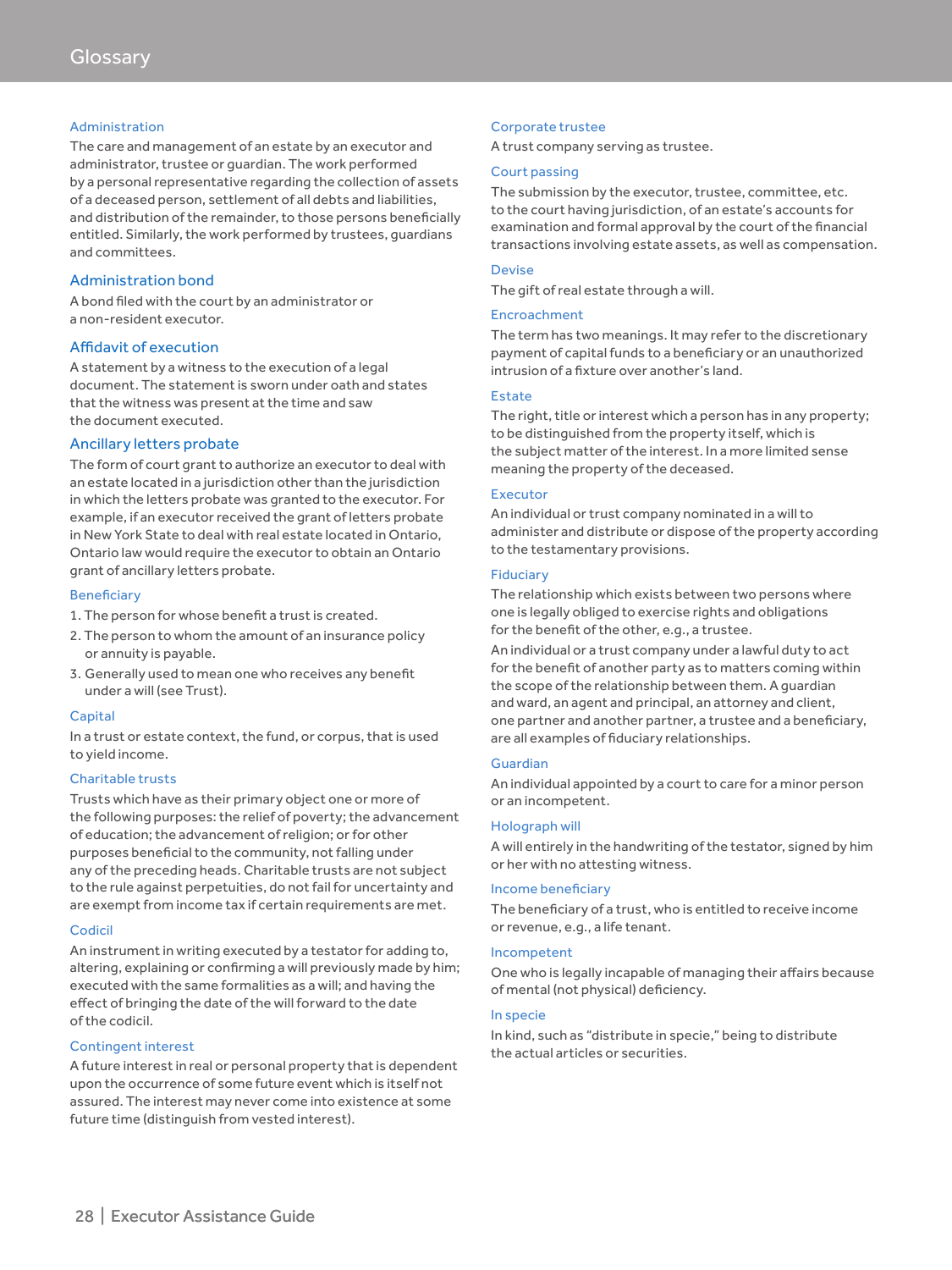#### Insurance trust

An agreement between an insured and a trustee, whereby insurance policy proceeds are paid directly to the trustee for investment and distribution to designated beneficiaries as directed in the trust agreement. Insurance proceeds paid to a properly established insurance trust are not subject to creditors' claims.

### Inter vivos

The passing of property between living persons, used in such terms as "trust inter vivos" or "inter vivos trust" or "gift inter vivos."

#### **Intestacy**

The state or condition of dying without leaving a valid will or having a valid will that does not effectively dispose of the whole of the estate (the latter being referred to as a "partial intestacy").

#### Intestate

Not having made and left a valid will. The term is also used to refer to a person who dies without leaving a valid will.

#### Irrevocable trust

A trust that cannot be revoked by the settlor.

#### Joint Tenancy

The holding of property by two or more persons, each having an equal interest, in such a way that upon the death of one joint owner, the survivor or survivors take the entire property. By operation of law in a joint tenancy, four unities must exist: unity of interest, unity of title, unity of time and unity of possession.

#### Legacy

A disposition of money or personal property by will, the same as a bequest. A person receiving such a gift is called a legatee. Contrast with "devise." There are three types of legacy: specific, demonstrative and general.

#### Letters of administration

A court grant of authority to administer the estate of a person who did not have a valid will (distinguish from letters probate).

#### Letters probate

A court grant confirming that the will is the last one made and recognized as valid (distinguish from letters of administration).

#### Life estate

An estate whose duration is limited to the life of the tenant alone or the life or lives of some person or persons other than the tenant. If the estate is for the life of a person other than the tenant, it is known as an estate pur autre vie.

#### Life tenant

One who has a life estate in real property limited in duration to their own life or for another person's life or for an indefinite period bounded by a lifetime.

#### Original investment

The initial amount deposited into the trust.

#### Passing of accounts

Submission by an executor of accounts to the appropriate court for approval.

#### Personal effects

Goods of a personal nature, such as clothes and jewellery, which have a more or less intimate relation to the owner.

#### Personal property

All property other than real property.

#### Personal representative

A general term applicable to the person having the right to represent a deceased person, including an executor or administrator.

#### Power of attorney

A document, witnessed and acknowledged, authorizing the person named therein to act as an agent for the person signing the document. If the agent (also called the attorney) is authorized to act for the principal in all matters, that have a general power of attorney; if the agent only has authority over certain specified things, they have a special (or limited) power of attorney. In financial transactions, the power of attorney is usually special. If worded properly, the power of attorney may survive any subsequent mental incapacity of the donor of the power of attorney.

#### Public trustee

A government official appointed to supervise the administration of assets due to an unborn, an infant or, in some cases, an incompetent.

#### Residue

The estate property that remains after the testator has made provision out of his estate for debts and for specific, demonstrative and general gifts.

#### Reversion

The residue interest in an estate left to the grantor or their heirs after the termination of a particular estate. The term may also refer to the estate left to the grantor during the continuance of a particular estate. The reversion remains with the grantor as opposed to the remainder, which goes to another.

#### Revocable trust

A trust that, by its terms, may be terminated by the settlor or by another person and the property in trust is recalled to the settlor or someone else (contrast with irrevocable trust).

#### Right of survivorship

The feature of joint tenancies whereby upon the death of one joint tenant interest will pass to the surviving joint tenant(s).

## Settlor

A person who creates a trust inter vivos. Also called the donor or grantor (compare to Testator).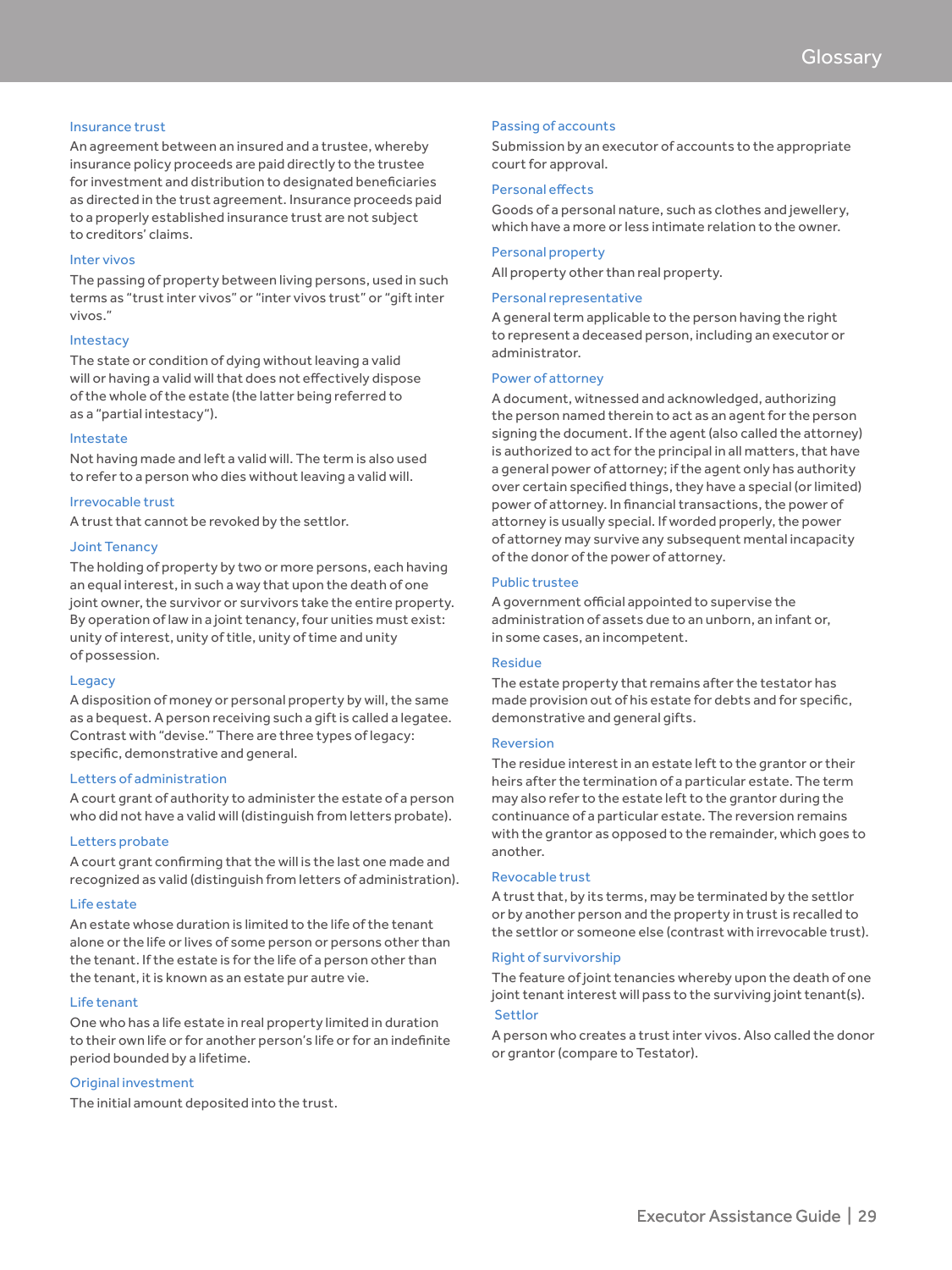#### Spendthrift trust provision

A trust instrument (or provision in a trust instrument) creating a trust fund for the benefit of one who spends money improvidently, secure against both the beneficiary and their creditors by providing only periodic income to the beneficiary and being capable of voluntary alienation by the beneficiary or their creditors (also known as a protective trust).

#### Specie

Distribution of assets "in kind" as opposed to converting to cash. See In specie.

#### Tenancy in common

The holding of property by two or more persons in such a manner that each has an undivided interest which, upon their death, passes to their heirs or devisees and not to the surviving tenant(s). Also referred to as an estate in common (distinguish between Joint tenancy).

#### Testamentary capacity

That degree of mental capacity recognized in law as sufficient to make a valid will.

#### Testamentary trust

A trust established by the terms of a will.

#### Testator

A man who makes or has made and left a valid will at his death (compare to Settlor).

#### **Testatrix**

A woman who makes or has made and left a valid will at her death.

#### **Trust**

A fiduciary relationship created by someone (called the "Settlor") transferring property to another person (called the "Trustee") as the holder of the legal title to the property (the trust property) subject to an equitable obligation to keep or use the property for the benefit of another (the beneficiary who is called the "cestui que trust").

#### Trustee

An individual or trust company that holds the legal title to property to administer the asset for the benefit of someone else, who is the beneficial owner.

#### Trustee investments

The property in which trust funds are invested by the trustee; a broad term that includes all kinds of property, not securities alone (contrast between Original investment). The term is also used to refer to the restricted type of investments authorized by statute for trustees.

#### Undue influence

An improper urgency of persuasion that one person exerts over another person to the point where that other person is prevented from exercising their own free will and is induced to do or forbear from doing an act they would not do or would do if left to act freely.

## Vested interest

A right or title to present or future possession of property that is in existence.

#### Will

A legally enforceable declaration of a person's wishes regarding matters to be attended to after their death and inoperative until their death. A will usually, but not always, relates to the person's property, is revocable (or amendable by means of a codicil) up to the time of death and is applicable to the situation that exists at the time of death.